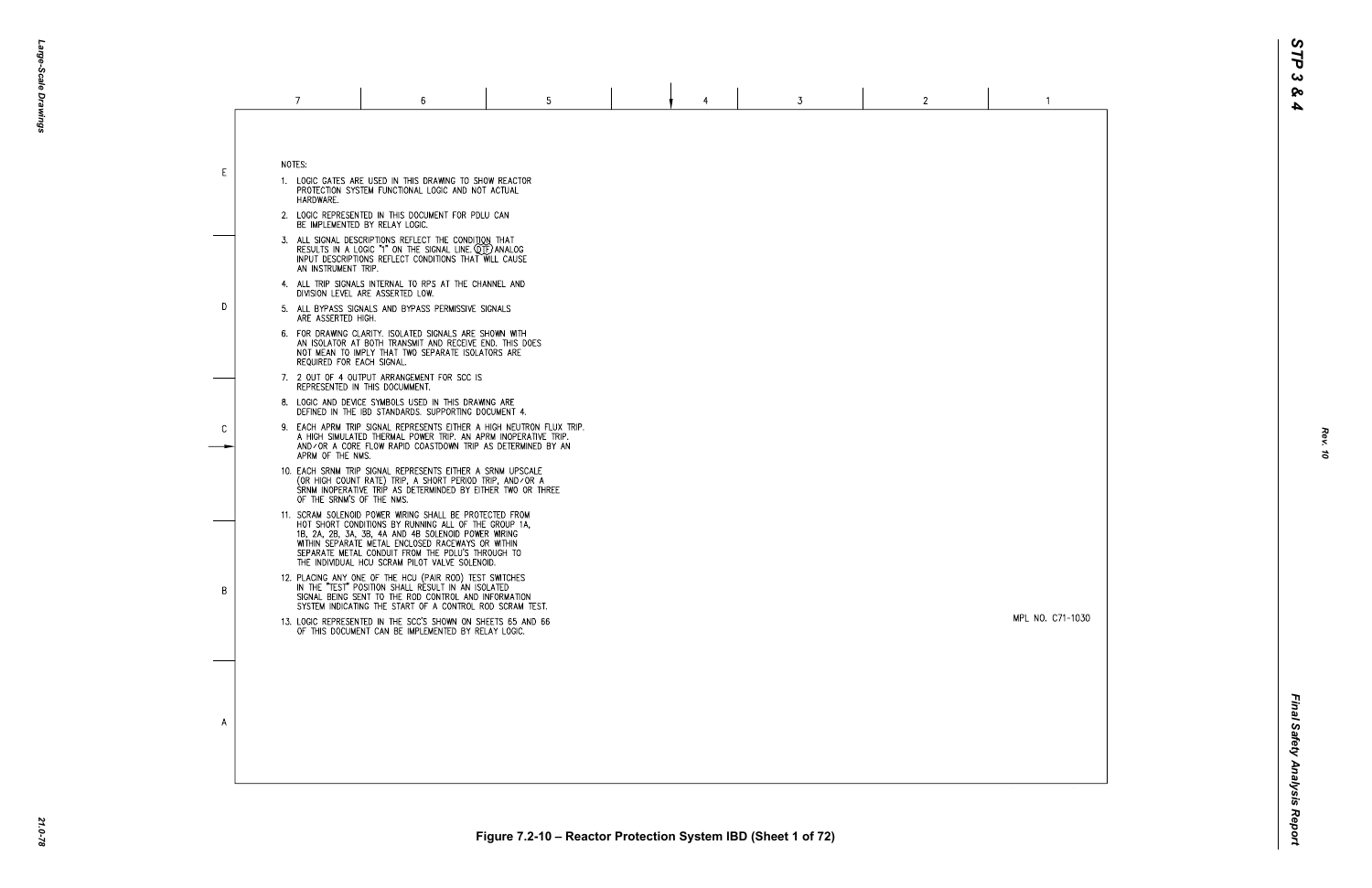Large-Scale Drawings *Large-Scale Drawings*

|    | 7                                                                                                                                                                                                                                        | 6                                                                                                                                                                                                                                                                                                                                                                                                                                                               | 5                                                                                                       |                                                                                                                                                                                                                                                                                                                                                                                                                                                                                                                                                                                   | 3                                                                                                                                                                                                                                                                                                                  | 2                                                                                                                                                                                                                                                                                                                                                                                                                                                                                                                                                                             |  |
|----|------------------------------------------------------------------------------------------------------------------------------------------------------------------------------------------------------------------------------------------|-----------------------------------------------------------------------------------------------------------------------------------------------------------------------------------------------------------------------------------------------------------------------------------------------------------------------------------------------------------------------------------------------------------------------------------------------------------------|---------------------------------------------------------------------------------------------------------|-----------------------------------------------------------------------------------------------------------------------------------------------------------------------------------------------------------------------------------------------------------------------------------------------------------------------------------------------------------------------------------------------------------------------------------------------------------------------------------------------------------------------------------------------------------------------------------|--------------------------------------------------------------------------------------------------------------------------------------------------------------------------------------------------------------------------------------------------------------------------------------------------------------------|-------------------------------------------------------------------------------------------------------------------------------------------------------------------------------------------------------------------------------------------------------------------------------------------------------------------------------------------------------------------------------------------------------------------------------------------------------------------------------------------------------------------------------------------------------------------------------|--|
| E. | <b>SH</b><br>NO.<br>NOTES<br>TABLE OF CONTENTS, REF DOCUMENTS, SUPPORTING DOCUMENTS, ABREVIATIONS<br>3                                                                                                                                   | <b>TITLE</b><br>DIV 1 (TLF;) RX MODE AND RELATED BYPASSES<br>DIV 2 (TLF) RX MODE AND RELATED BYPASSES                                                                                                                                                                                                                                                                                                                                                           | <b>SH</b><br>NO.<br>37<br><b>BLANK</b><br>38<br><b>BLANK</b><br>39.<br>40                               | <b>TITLE</b><br>FOIV 1 TLF; DW PRESS DIV 1 TRIP LOGIC<br>DIV 2 TLF; DW PRESS DIV 2 TRIP LOGIC                                                                                                                                                                                                                                                                                                                                                                                                                                                                                     |                                                                                                                                                                                                                                                                                                                    |                                                                                                                                                                                                                                                                                                                                                                                                                                                                                                                                                                               |  |
| D  | 10<br>11<br>12<br>13                                                                                                                                                                                                                     | DIV 3 (TLF) RX MODE AND RELATED BYPASSES<br>DIV 4 (TLF.) RX MODE AND RELATED BYPASSES<br><b>THE TRANSPORT OF THE CONSUMING CONTROLS ON THE CONSUMING CONSUMING CONSUMING CONSUMING CONSUMING CONSUMING CONSUMING CONSUMING CONSUMING CONSUMING CONSUMING CONSUMING CONSUMING CONSUMING CONSUMING CONSUMING CONSUMING CONS</b><br>DIV 1 {DTF; } CHANNEL A SENSOR TRIP LOGIC<br>DIV 2>DTF; SCHANNEL B SENSOR TRIP LOGIC<br>DIV 3>DTF; CHANNEL C SENSOR TRIP LOGIC | 41<br>42<br>43<br>44<br>45<br>46<br>47<br>48<br>49                                                      | PDIV 3 TLF; DW PRESS DIV 3 TRIP LOGIC<br>OIV 4 TLF; DW PRESS DIV 4 TRIP LOGIC<br>DIV 1 STLF; OIV 1 AUTO-SCRAM LOGIC<br> DIV 2(TLF:\DIV 2 AUTO-SCRAM LOGIC<br>DIV 3(TLF;) DIV 3 AUTO-SCRAM LOGIC                                                                                                                                                                                                                                                                                                                                                                                   | DIV 1 $\overline{I}$ (TLF; $\overline{I}$ RX WTR LVL DIV 1, CRD PRESS DIV 1 TRIP LOGIC<br>DIV $2\sqrt{t}$ TLF; $\sqrt{t}$ RX WTR LVL DIV 2, CRD PRESS DIV 2 TRIP LOGIC<br>DIV 3\$TLF; RX WTR LVL DIV 3, CRD PRESS DIV 3 TRIP LOGIC<br>DIV $4\sqrt{t}$ TLF; $\sqrt{t}$ RX WTR LVL DIV 4, CRD PRESS DIV 4 TRIP LOGIC | SUPPORTING DOCUMENTS:<br>1. REACTOR PROTECTION SYS DESIGN SPE<br>2. REACTOR PROTECTION SYS IED<br>3. NEUTRON MONITORING SYS IED<br>4. IBD STANDARDS DESIGN STANDARDS<br>REFERENCES:<br>1. NEUTRON MONITORING SYS IBD<br>2. LEAK DETECTION SYSTEM IBD                                                                                                                                                                                                                                                                                                                          |  |
| C  | 14<br>15<br>16<br>17<br>18<br>DIV 1 (TLF) NMS DIV 1 TRIP LOGIC<br>19<br>$DIV$ 2 $TLF$ NMS DIV 2 TRIP LOGIC<br>20                                                                                                                         | DIV 4 DTF; CHANNEL D SENSOR TRIP LOGIC<br>DIV 1 DIF; CHANNEL A SENSOR TRIP LOGIC<br>DIV 2 DTF; CHANNEL B SENSOR TRIP LOGIC<br>DIV 3 DTF; CHANNEL C SENSOR TRIP LOGIC<br>DIV 4\DTF; CHANNEL D SENSOR TRIP LOGIC                                                                                                                                                                                                                                                  | 50<br>51<br>52<br>53<br>54<br>55<br>56                                                                  | DIV 4, TLF: UN 4 AUTO-SCRAM LOGIC<br>DIV 1(TLF; ) TRIP IN CH A BYPASSED SENSOR<br>DIV 2, TLF; TRIP IN CH B BYPASSED SENSOR<br>DIV 3(TLF:) TRIP IN CH C BYPASSED SENSOR<br>DIV 4(TLF;) TRIP IN CH D BYPASSED SENSOR<br>DIV 2 PDLU; MANUAL SCRAM, SEAL-IN AND<br>MANUAL SCRAM RESET LOGIC<br>DIV 3 PDLU; MANUAL SCRĂM, SEAL-IN AND<br>MANUAL SCRAM RESET LOGIC                                                                                                                                                                                                                      |                                                                                                                                                                                                                                                                                                                    | 3. ROD CONTROL & INFO SYSTEM IBD<br>4. CONTROL ROD DRIVE SYSTEM P&ID<br>5. PROCESS RAD MONITORING SYS IED<br>6. NUCLEAR BOILER SYS P&ID<br>7. RECIRC FLOW CONTROL SYS IBD<br>8. SUPPRESSION POOL TEMPERATURE<br>MONITORING SYSTEM IED                                                                                                                                                                                                                                                                                                                                         |  |
| B  | $DIV 3$ $TLF$ NMS DIV 3 TRIP LOGIC<br>21<br>$DIV 4$ $TLF$ ) NMS DIV 4 TRIP LOGIC<br>26<br>28<br>30<br>$ $ DIV 1 $\rangle$ TLF; $\zeta$ MSLI DIV 1 TRIP LOGIC<br>31<br>$ $ DIV $2\sqrt{ }$ TLF; $\frac{1}{2}$ MSLI DIV 2 TRIP LOGIC<br>32 | DIV 4 TLP, RX PRESS DIV 4 TRIP, SUPPRESSION POOL TEMP,<br>TSV CLOSURE DIV 4 TRIP LOGIC<br>DIV $1\overline{1}$ (TLF; ) TSV, TCV CLOSURE DIV 1 TRIP LOGIC<br>$ D V \t2$ TLF; $\int$ TSV, TCV CLOSURE DIV 2 TRIP LOGIC<br> DIV 3) TLF;{TSV,TCV CLOSURE DIV 3 TRIP LOGIC<br>$ D V $ 4 $\frac{1}{2}$ TLF; $\frac{1}{2}$ TSV, TCV CLOSURE DIV 4 TRIP LOGIC                                                                                                            | 57<br>58<br>59<br>60<br>61<br>62<br>63<br>64<br>65<br>66<br>RPS ALARMS<br>67<br><b>RPS ALARMS</b><br>68 | THE THE THE THE SCRAM, SEAL-IN, RESET,<br>I MANUAL TRIP AND LD TEST LOGIC<br>DIV 2 OLU; DIV 2 AUTO SCRAM, SEAL-IN, RESET,<br>I MANUAL TRIP AND LD TEST LOGIC<br>DIV 3 OLU; DIV 3 AUTO SCRAM, SEAL-IN, RESET,<br>MANUAL TRIP AND LD TEST LOGIC<br>DIV 4 OLU; DIV 4 AUTO SCRAM, SEAL-IN, RESET,<br>GROUP 1 LD ARRANGEMENT AND HCU'S<br>GROUP 2 LD ARRANGEMENT AND HCU'S<br>GROUP 3 LD ARRANGEMENT AND HCU'S<br>GROUP 4 LD ARRANGEMENT AND HCU'S<br>TBACKUP SCRAM RELAY ARRANGEMENT AND<br>TRESET PERMISSIVE LOGIC<br>TBACKUP SCRAM RELAY ARRANGEMENT AND<br>TRESET PERMISSIVE LOGIC |                                                                                                                                                                                                                                                                                                                    | ABREVIATIONS<br>BPU - BYPASS UNITS<br>$\{$ DTF - DIGITAL TRIP FUNCTION $\rightarrow$<br>$\{ \texttt{RDLC}$ - $\texttt{REMOTE}$ digital logic controlle<br>TLF - TRIP LOGIC FUNCTION<br>SLF - SAFETY SYSTEM LOGIC FUNCTION<br>OLU - OUTPUT LOGIC UNIT<br>PDLU - POWER DISTRIBUTION LOGIC UNIT<br>SCC - SOLENOID CONTROL CENTER<br>SSFP - SCRAM SOLENOID FUSE PANEL<br>SSLC - SAFETY SYSTEM LOGIC & CONTROL<br>APRM - AVERAGE POWER RANGE MONITOR<br>CRD - CONTROL ROD DRIVE<br>HCU - HYDRAULIC CONTROL UNIT<br>MSIV - MAIN STEAM LINE ISOLATION VALVI<br>MSL - MAIN STEAM LINE |  |
| A  | $ D V \rightrightarrows$ TLF; $\wedge$ MSLI DIV 3 TRIP LOGIC<br>33<br>$Div 4\{TLF\}$ MSLI DIV 4 TRIP LOGIC<br>34<br>35<br>BLANK<br>36   BLANK                                                                                            |                                                                                                                                                                                                                                                                                                                                                                                                                                                                 | RPS ALARMS<br>69<br>RPS ALARMS<br>70<br><b>RPS ALARMS</b><br>71<br>RPS ALARMS<br>72                     |                                                                                                                                                                                                                                                                                                                                                                                                                                                                                                                                                                                   |                                                                                                                                                                                                                                                                                                                    | SRNM - STARTUP RANGE NEUTRON MONIT<br>mP - MICROPROCESSOR<br>LD - LOAD DRIVER<br>KOS - KEY OPERATED SWITCH<br>HTS - HYDRAULIC TRIP SYSTEM<br>TABLE OF CONTENTS. REFER<br>SUPPORTING DOCUMENTS                                                                                                                                                                                                                                                                                                                                                                                 |  |

| - (       | <u>MPL NO.</u><br>C71-4010<br>C71-1040<br>C51-1040<br>A10-3070                                                 |
|-----------|----------------------------------------------------------------------------------------------------------------|
|           | <u>MPL NO.</u><br>C51-1030<br>E31-1030<br>C11-1030<br>C12-1010<br>D11-1040<br>B21-1010<br>C81-1030<br>T53-1010 |
| .ER       |                                                                                                                |
|           |                                                                                                                |
| νE<br>TOR |                                                                                                                |
|           | RENCE DOCUMENTS,<br>S, ABREVIATIONS                                                                            |

 $\sim$  1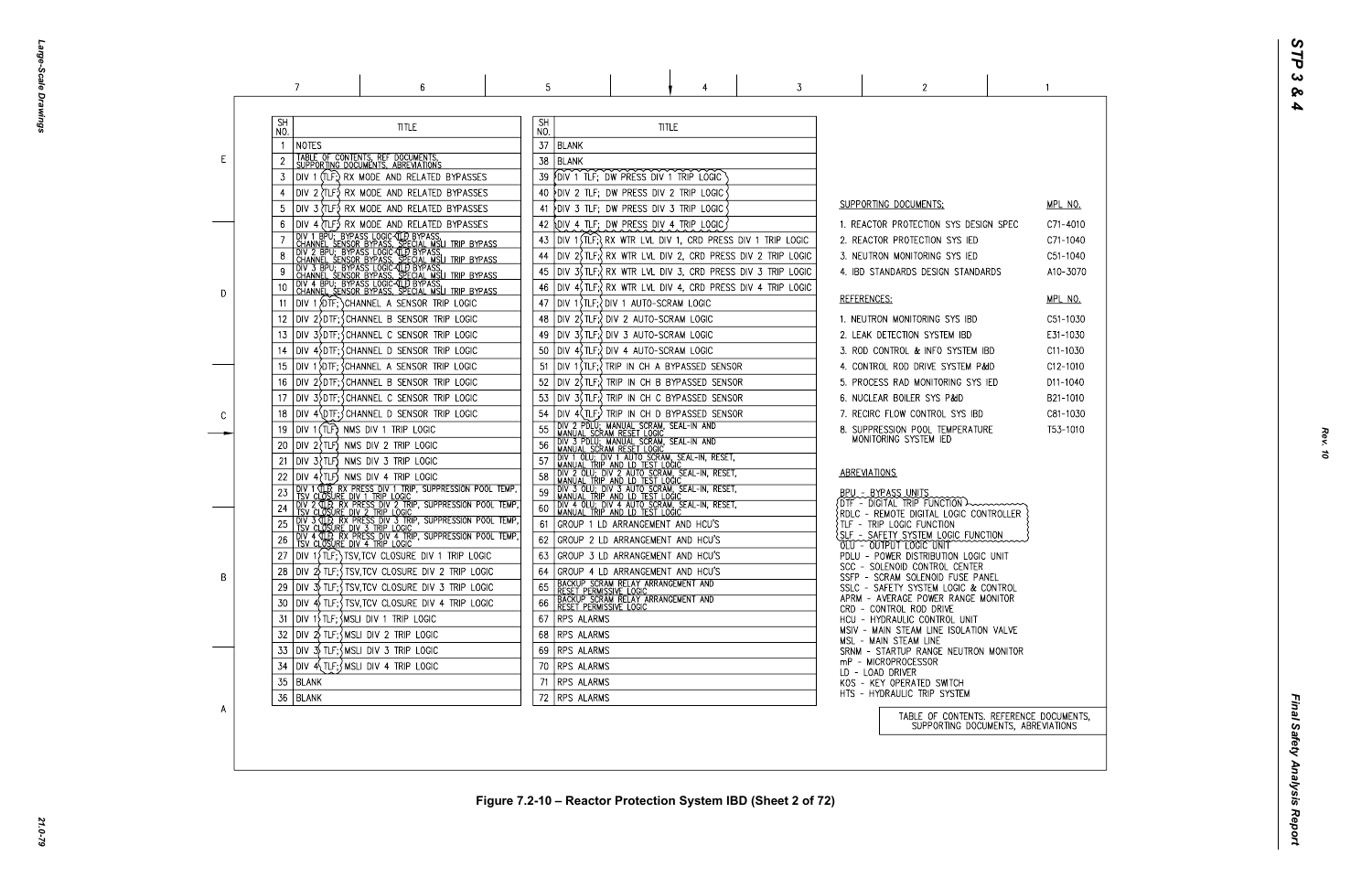-эбле-*Large-Scale Drawings* -Scale Drawings



*21.0-80* **Figure 7.2-10 – Reactor Protection System IBD (Sheet 11 of 72)**

DIV 1 (OTE) CHANNEL A<br>SENSOR TRIP LOGIC

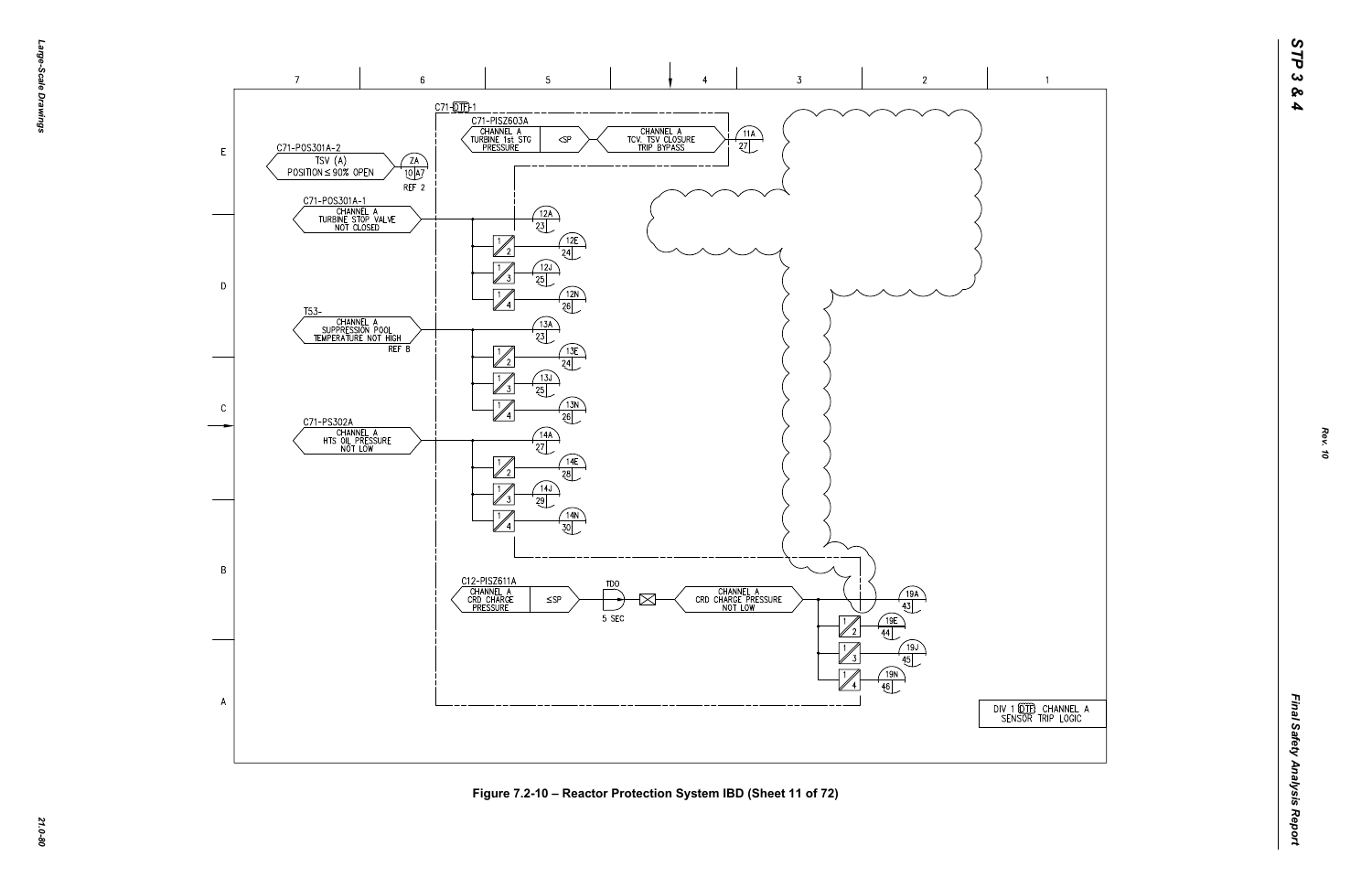





*21.0-81* **Figure 7.2-10 – Reactor Protection System IBD (Sheet 12 of 72)**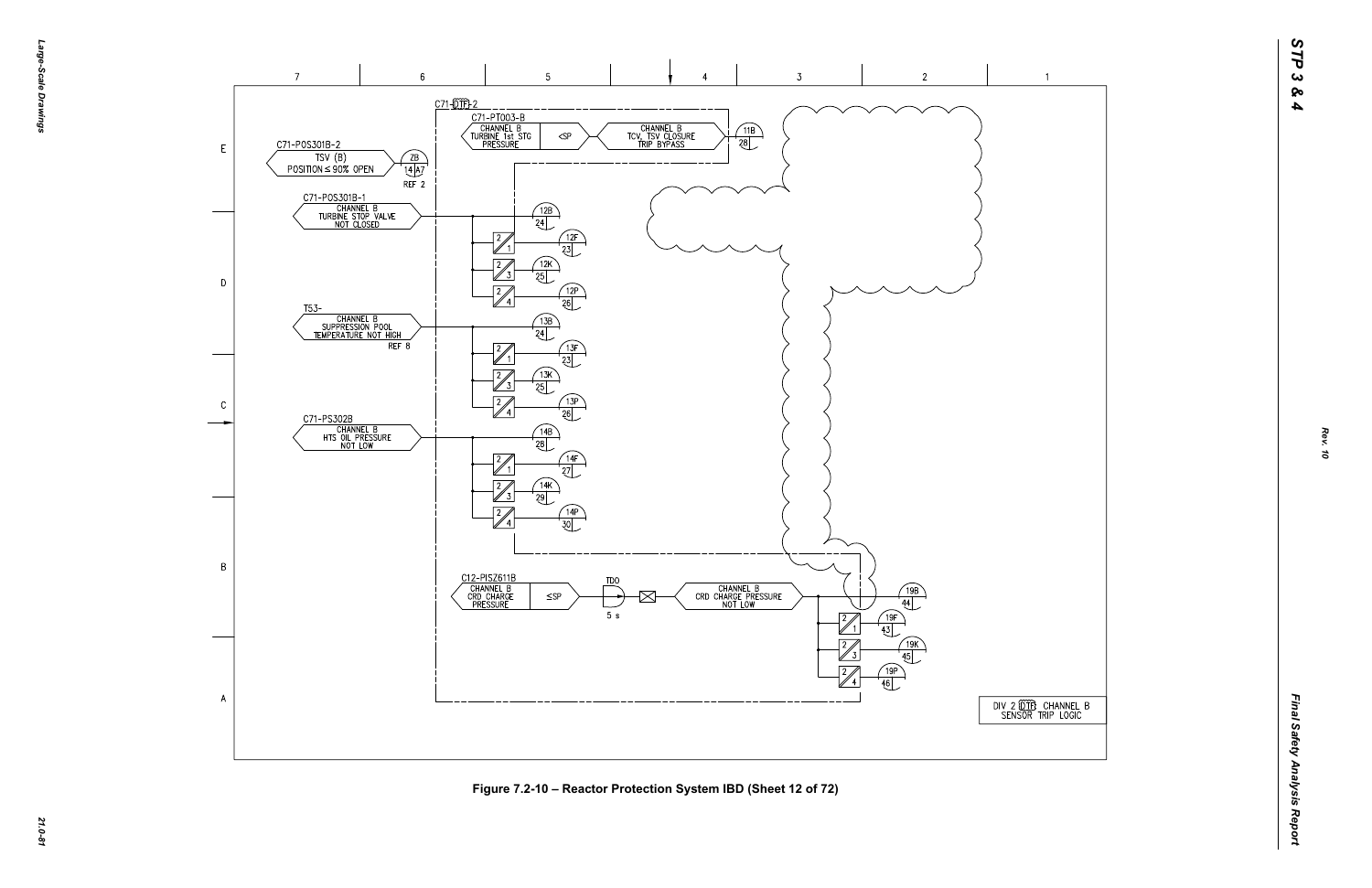



*21.0-82* **Figure 7.2-10 – Reactor Protection System IBD (Sheet 13 of 72)**

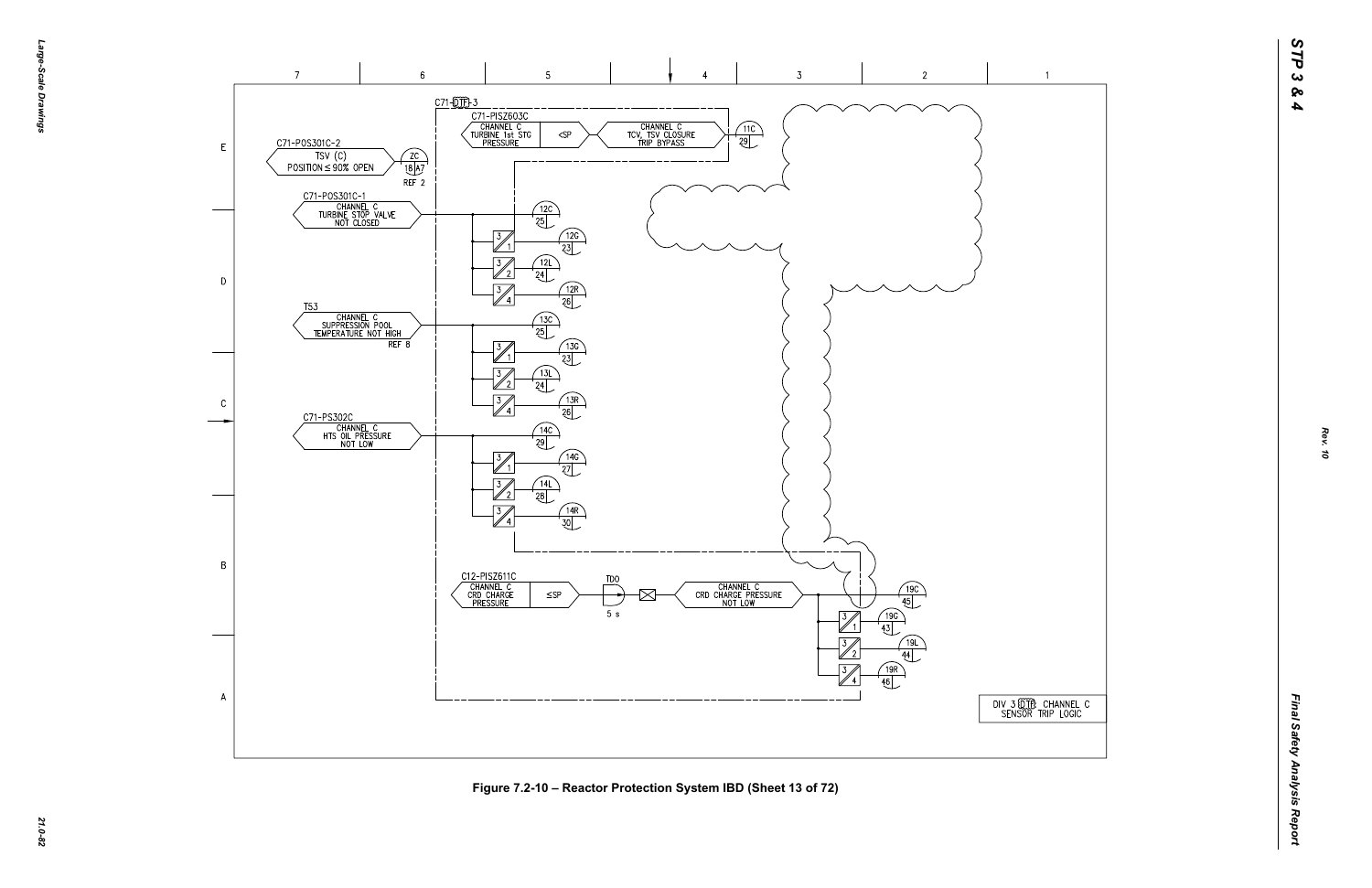





*21.0-83* **Figure 7.2-10 – Reactor Protection System IBD (Sheet 14 of 72)**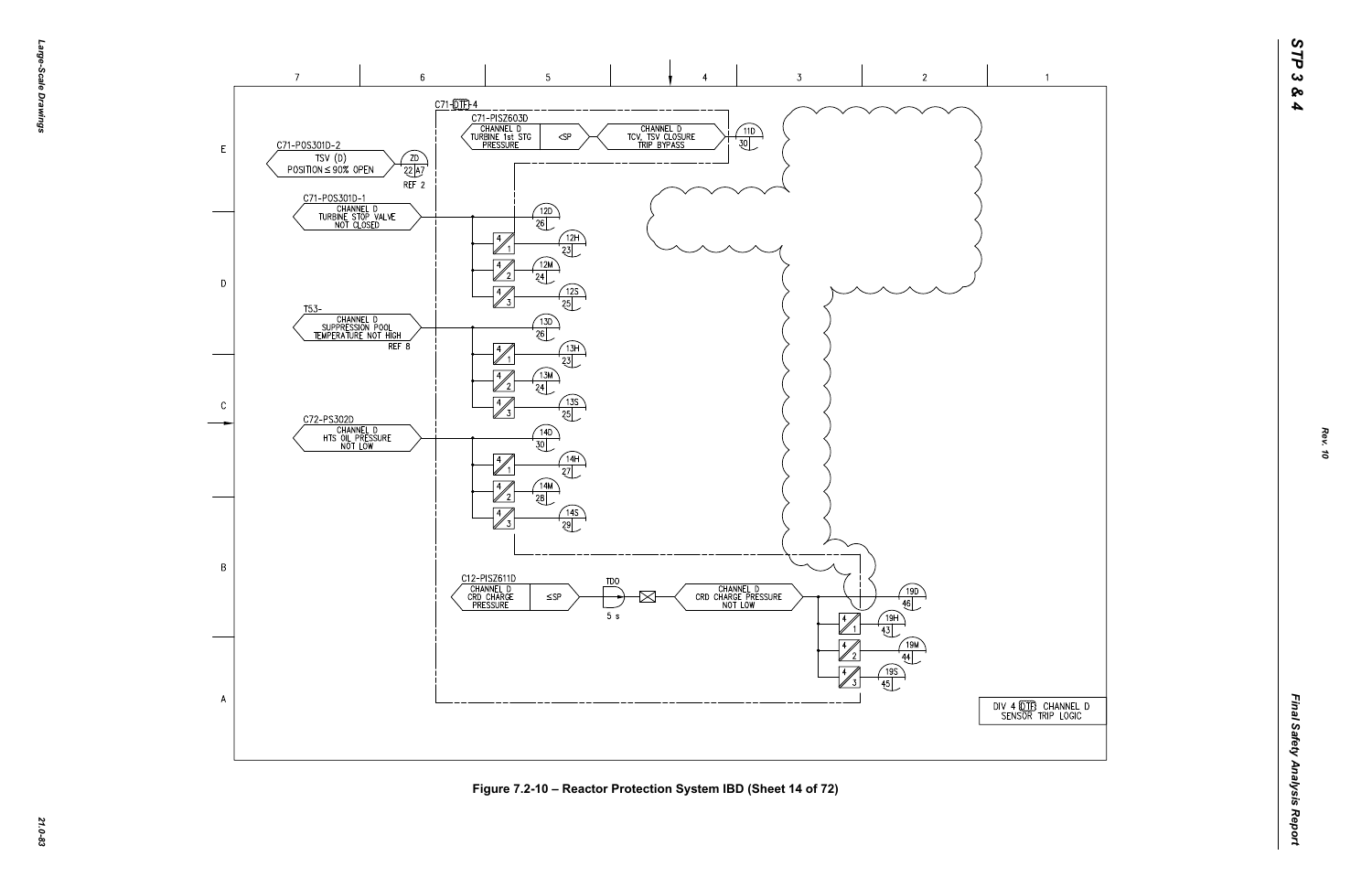



Figure 7.2-10 – Reactor Protection System IBD (Sheet 15 of 72)<br>ية<br>يُ<sup>م</sup>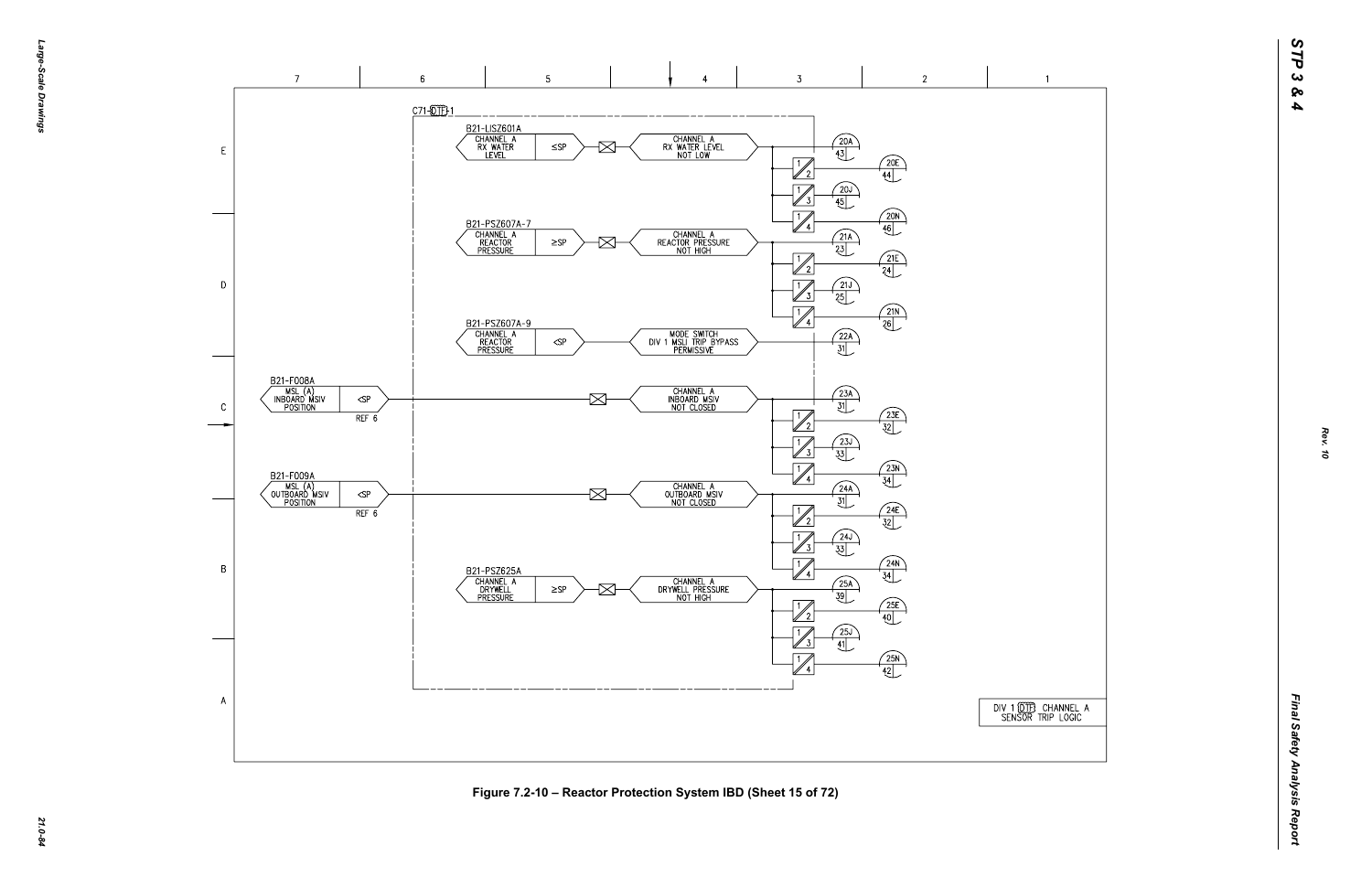



*21.0-85* **Figure 7.2-10 – Reactor Protection System IBD (Sheet 16 of 72)**

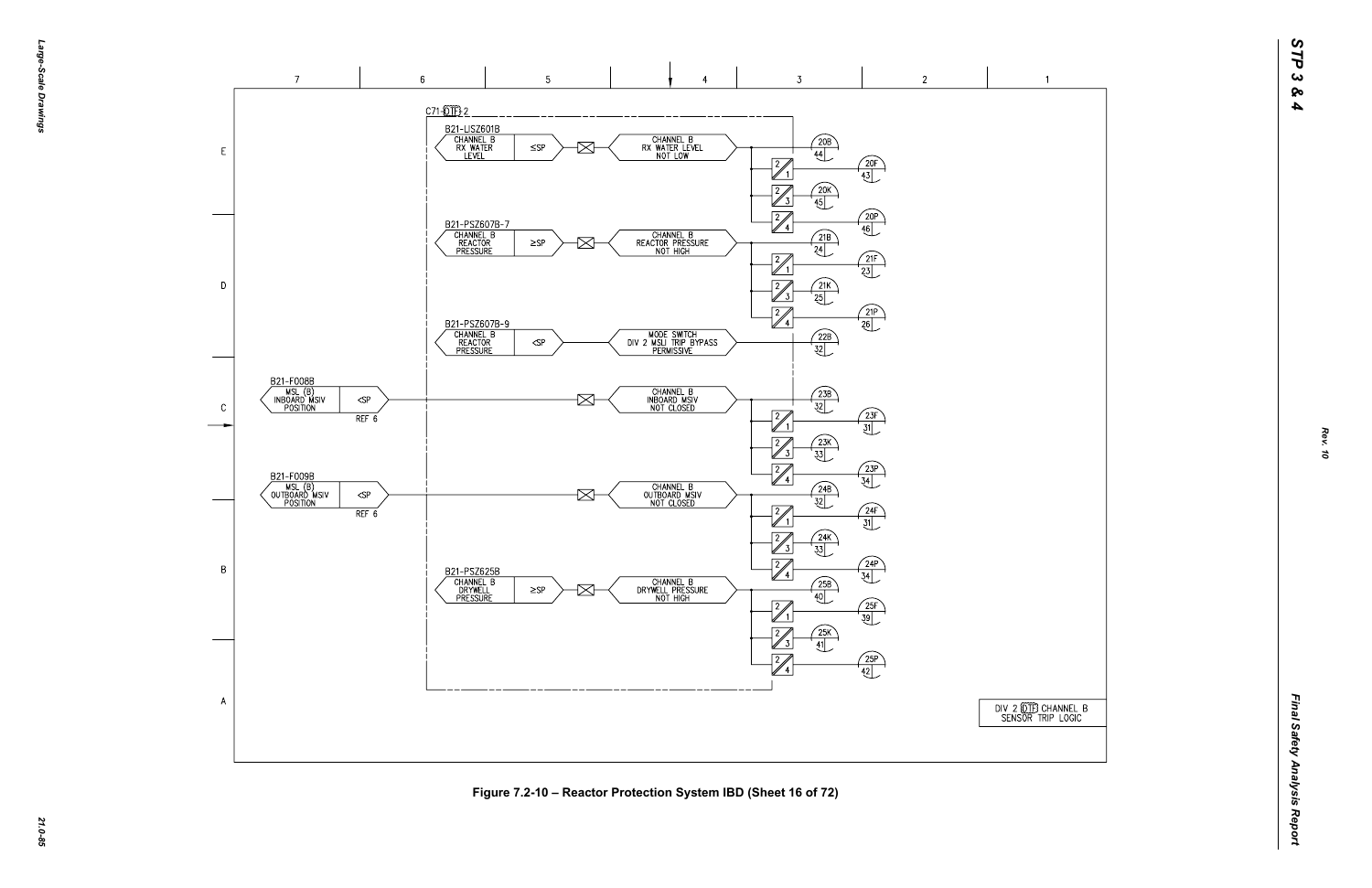DIV 3 00 THE CHANNEL C<br>SENSOR TRIP LOGIC



*21.0-86* **Figure 7.2-10 – Reactor Protection System IBD (Sheet 17 of 72)**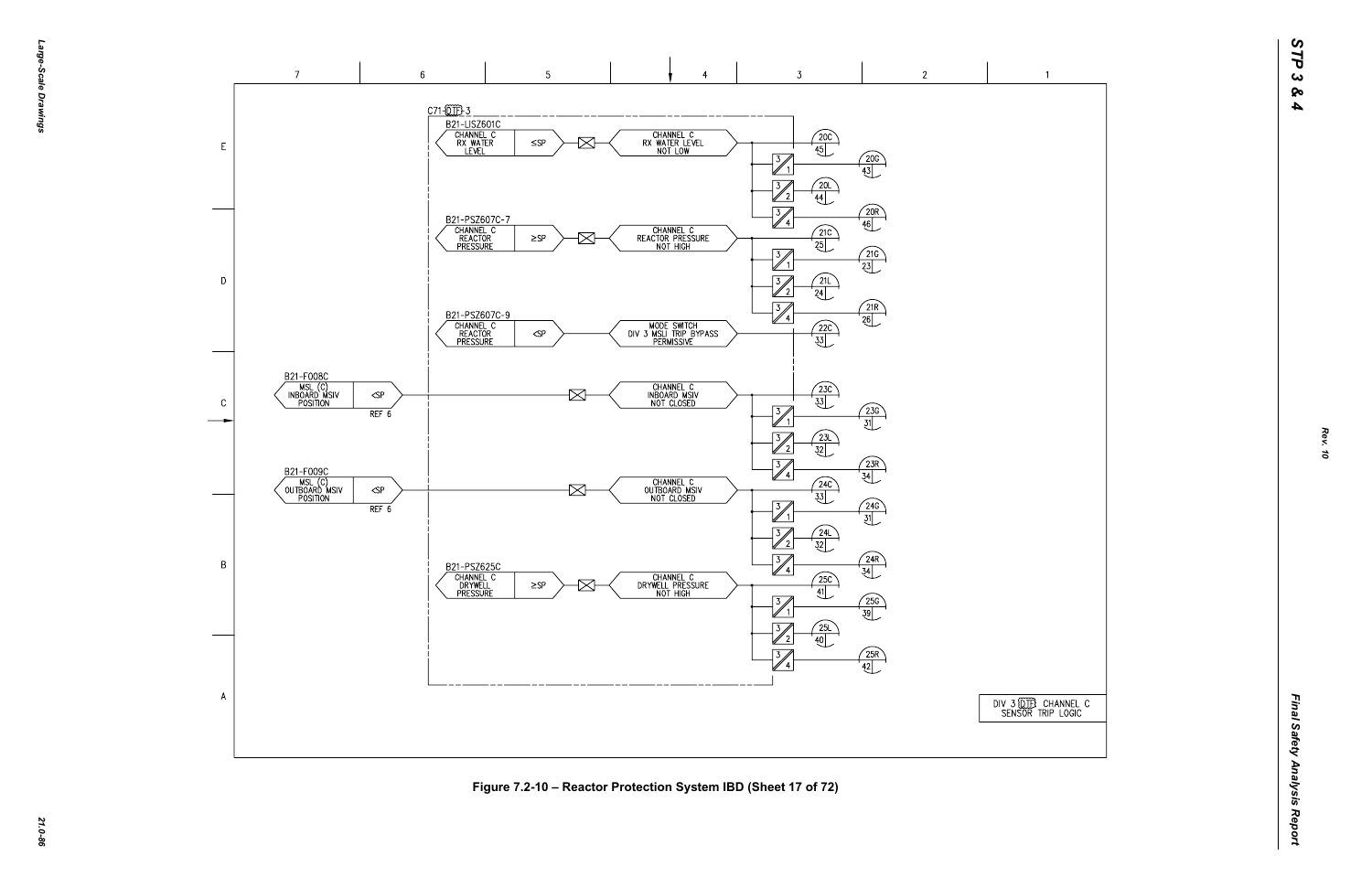DIV 4 (DTF) CHANNEL D<br>SENSOR TRIP LOGIC

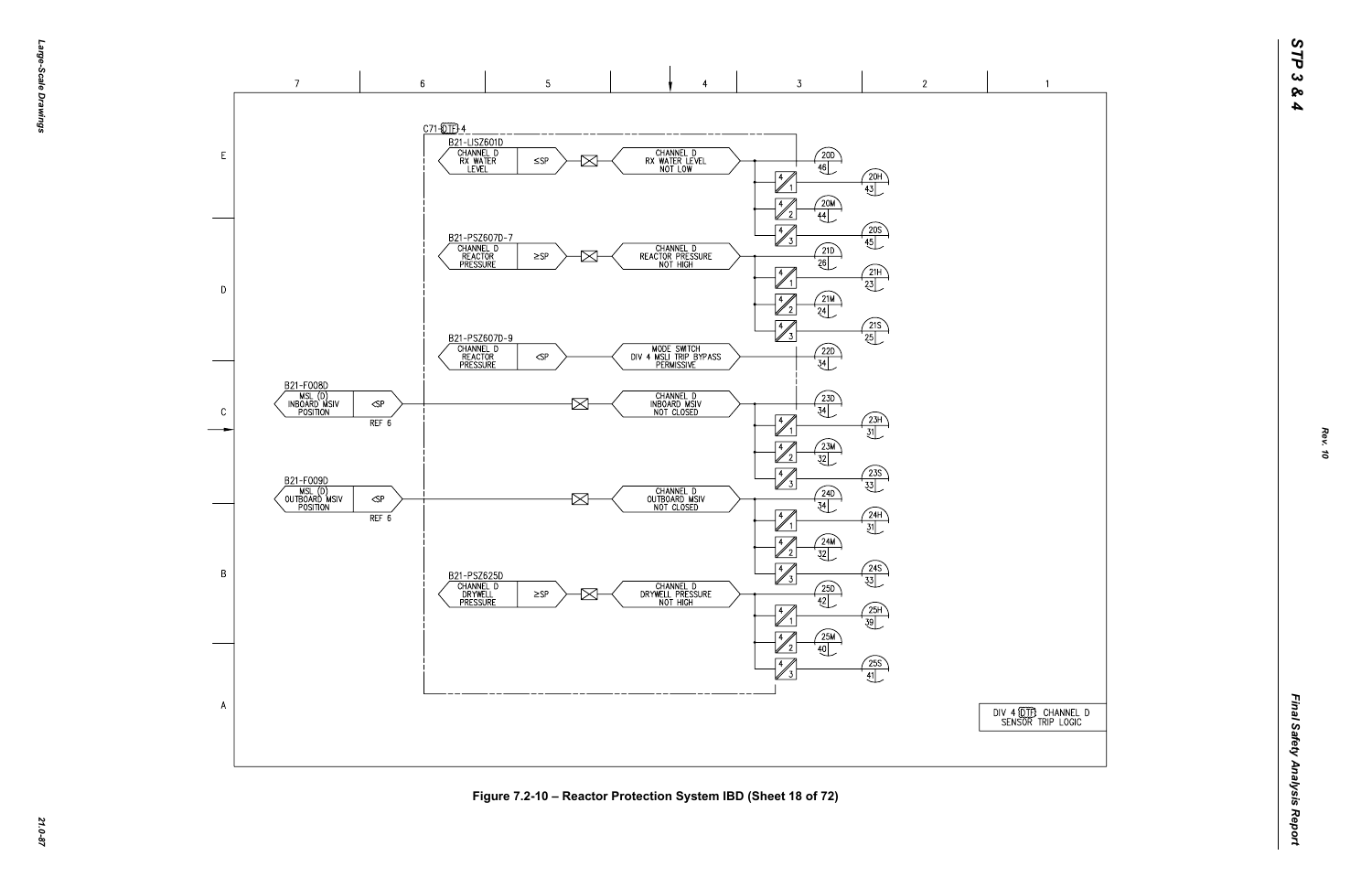

*21.0-88* **Figure 7.2-10 – Reactor Protection System IBD (Sheet 19 of 72)**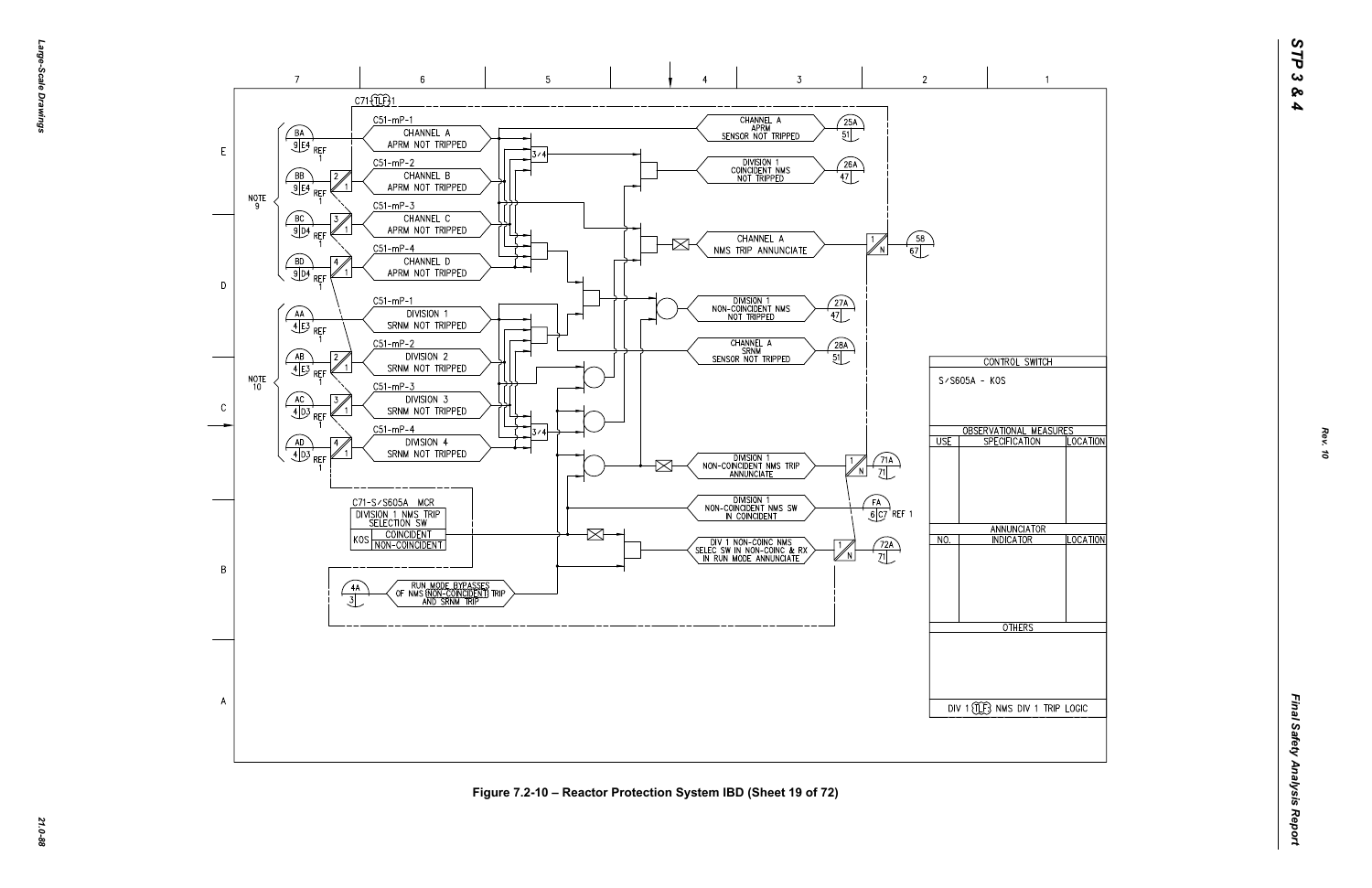

*21.0-89* **Figure 7.2-10 – Reactor Protection System IBD (Sheet 20 of 72)**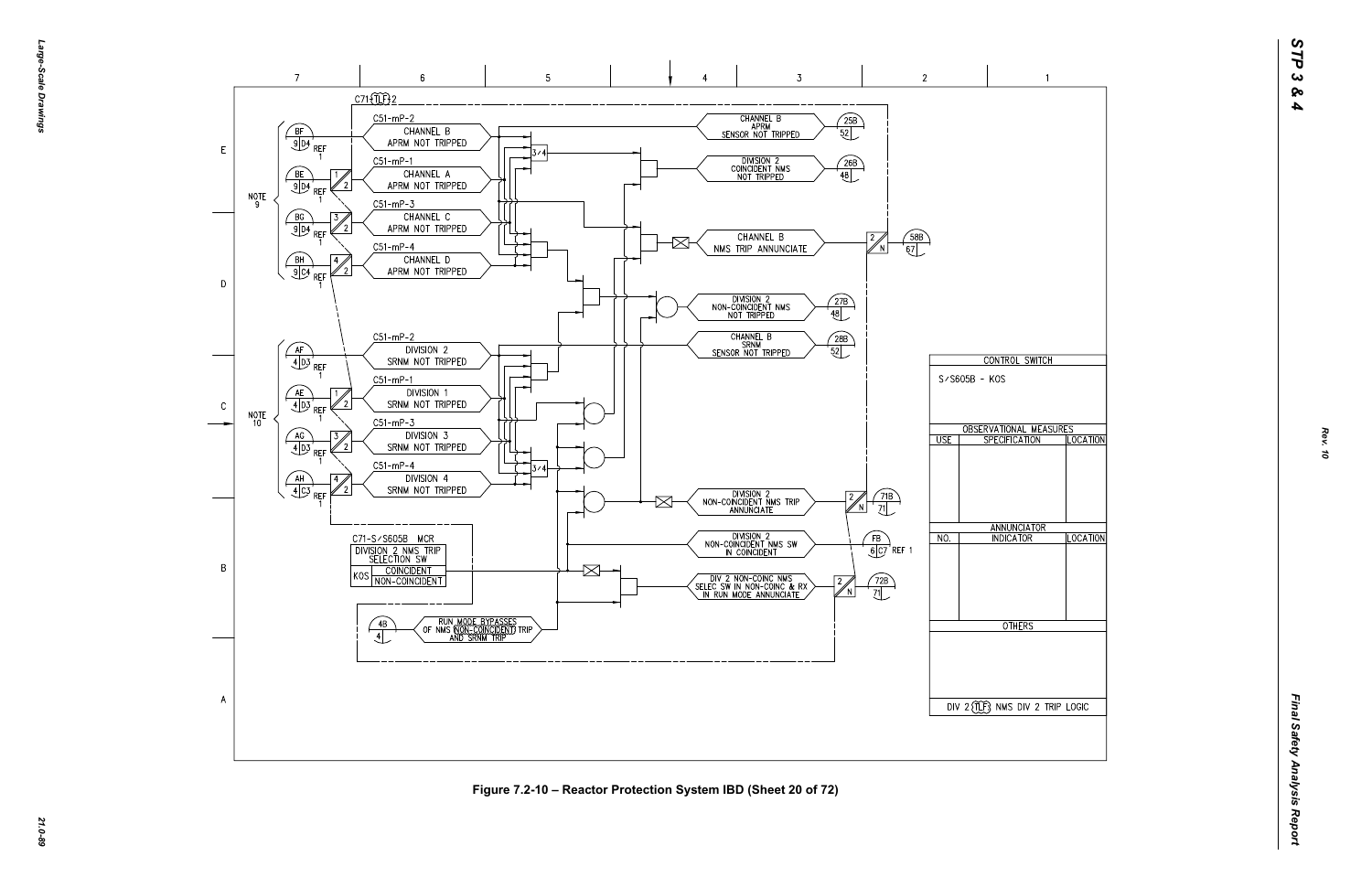

*21.0-90* **Figure 7.2-10 – Reactor Protection System IBD (Sheet 21 of 72)**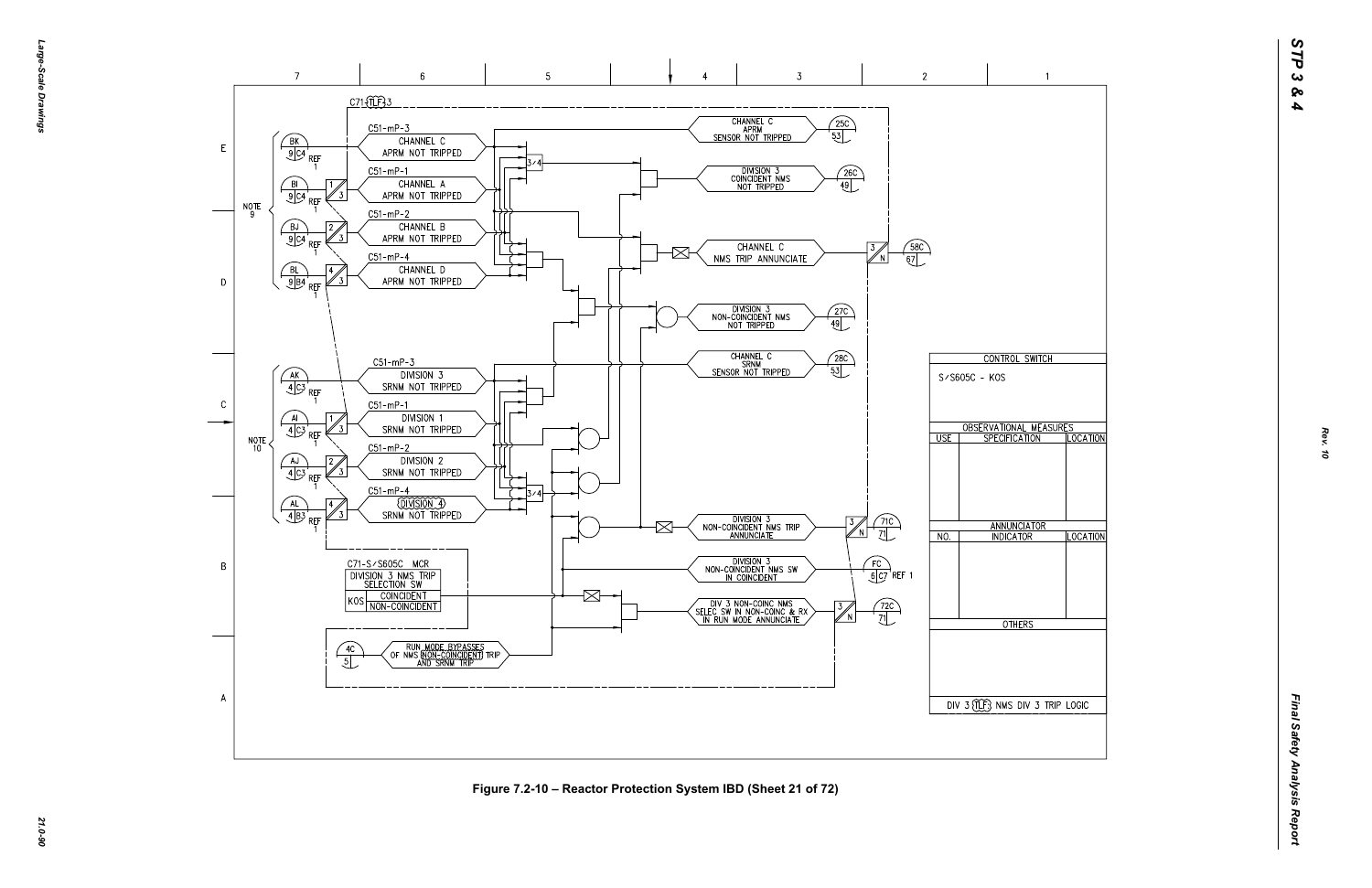*Large-Scale Drawings* arge--Scale Drawings

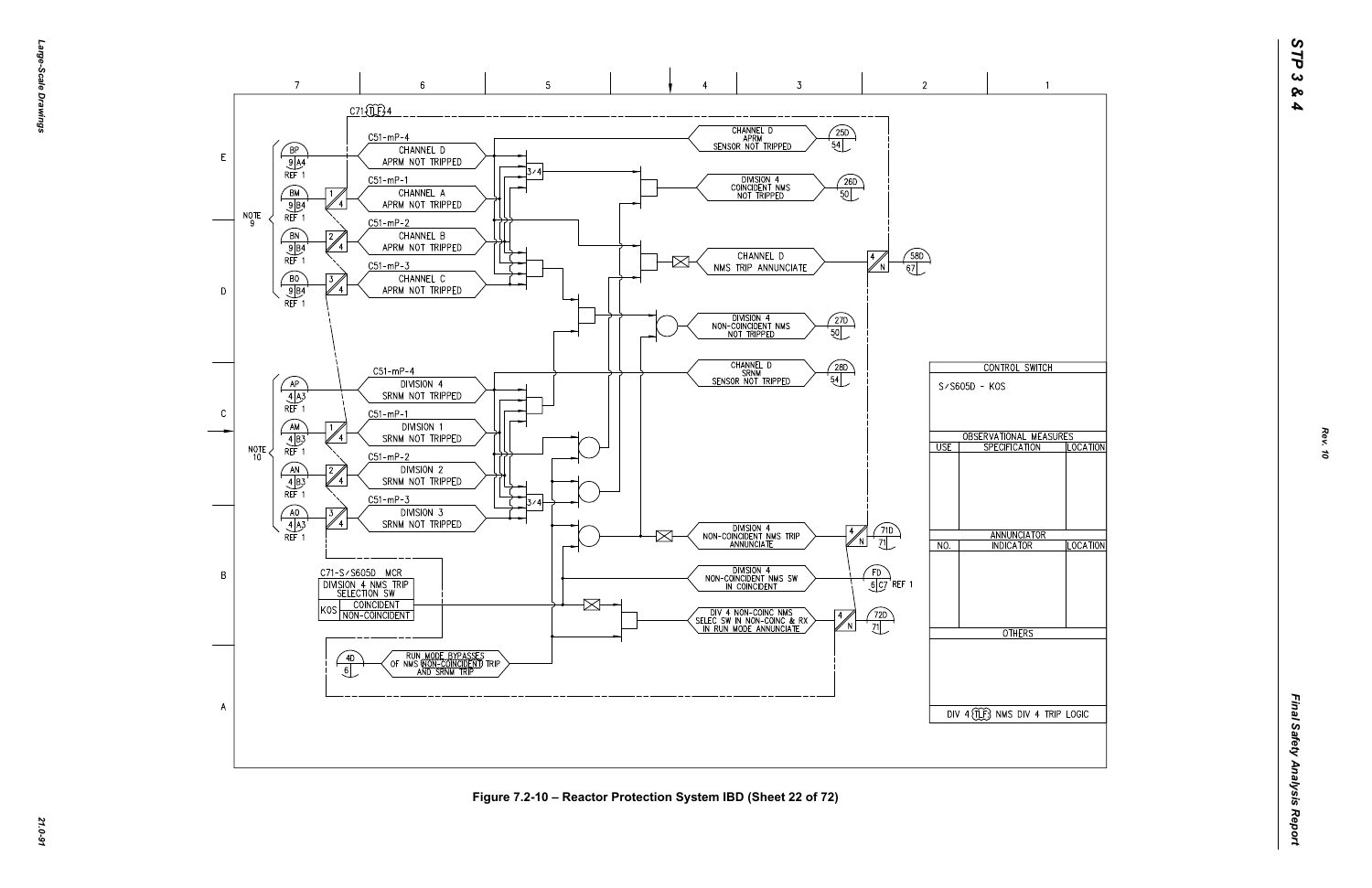

*21.0-92* **Figure 7.2-10 – Reactor Protection System IBD (Sheet 39 of 72)**



*Rev. 10*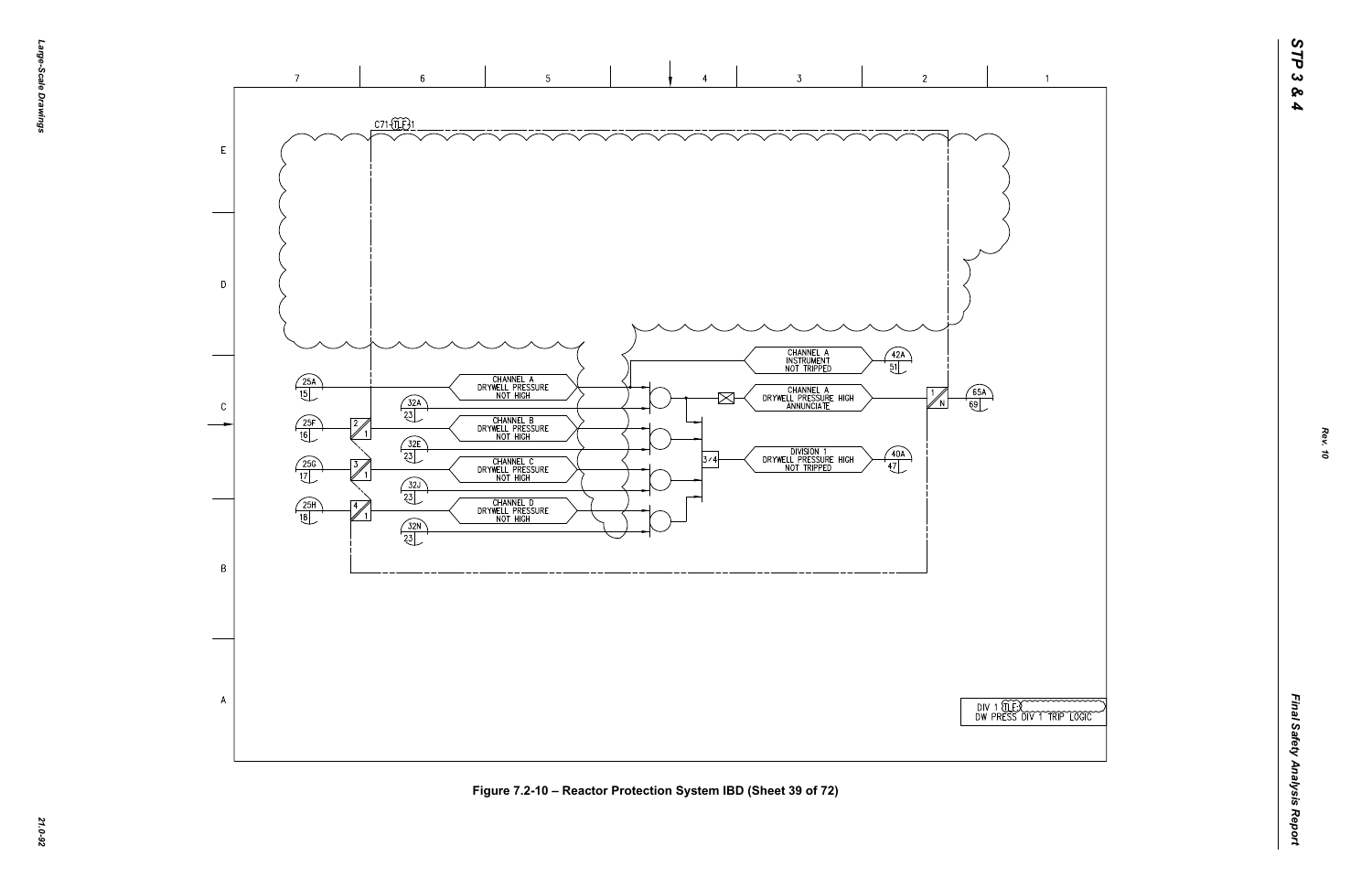

|  |  | TERCOOL STRIP LOGIC |  |
|--|--|---------------------|--|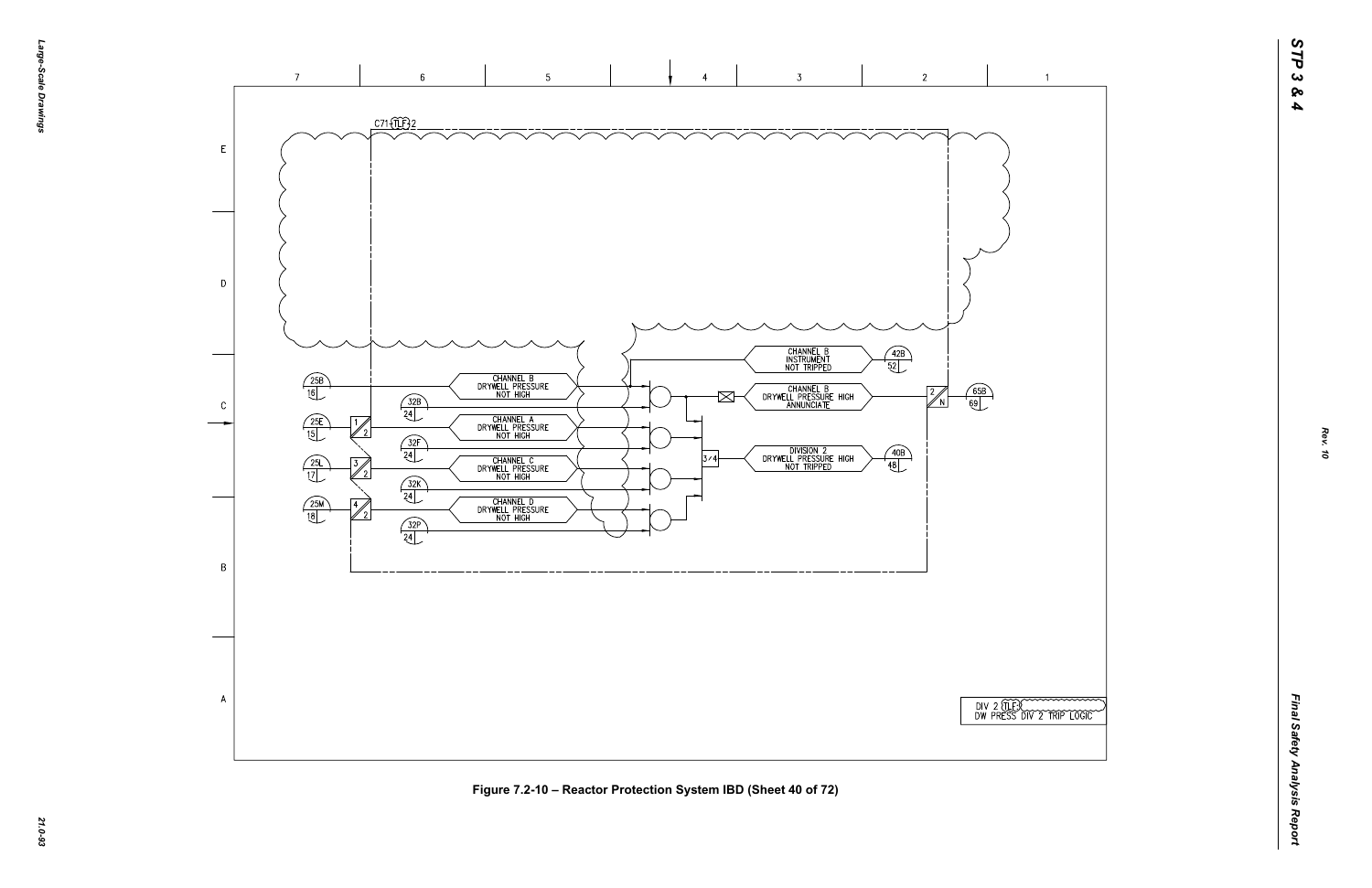

*21.0-94* **Figure 7.2-10 – Reactor Protection System IBD (Sheet 41 of 72)**

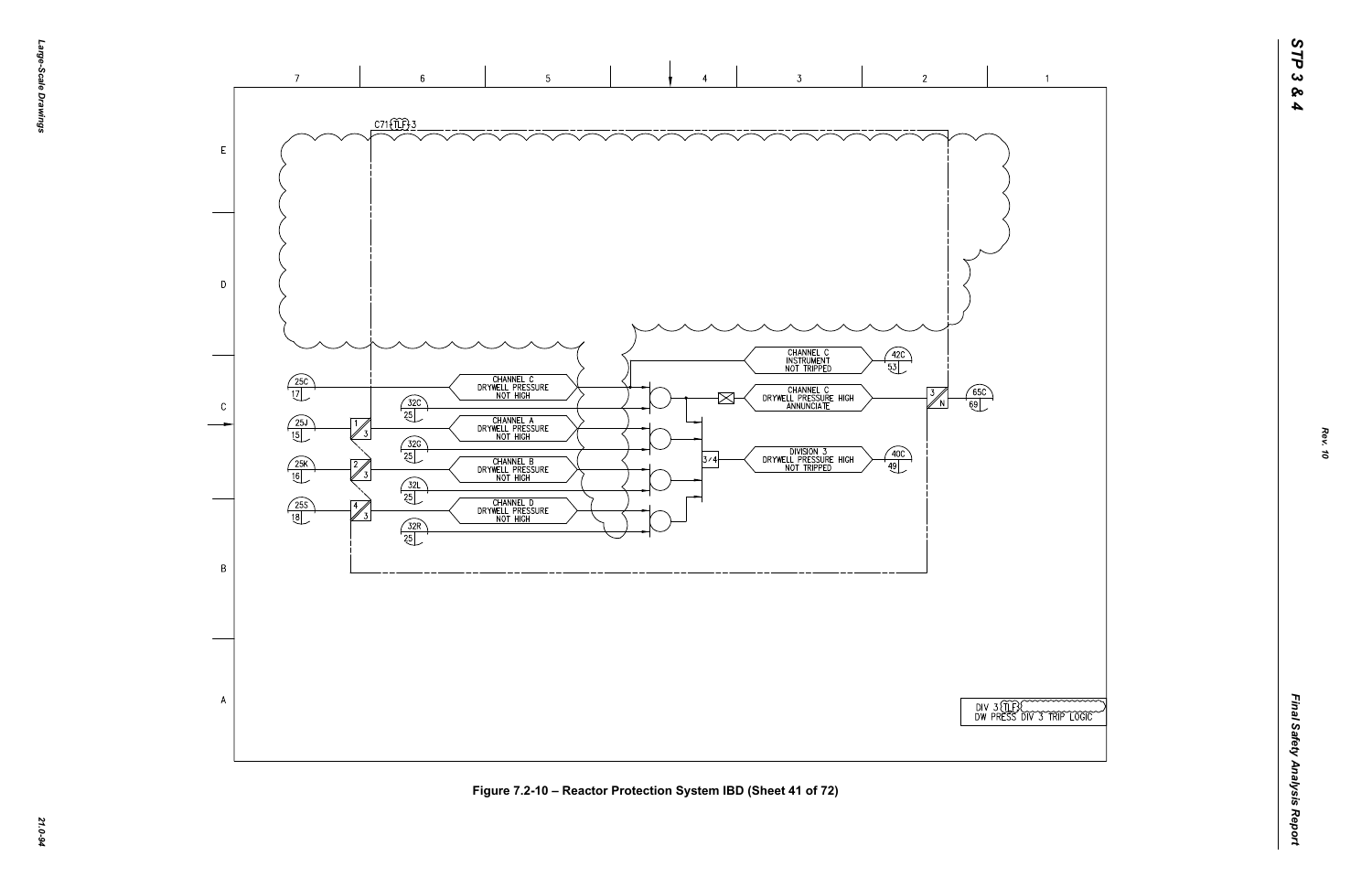

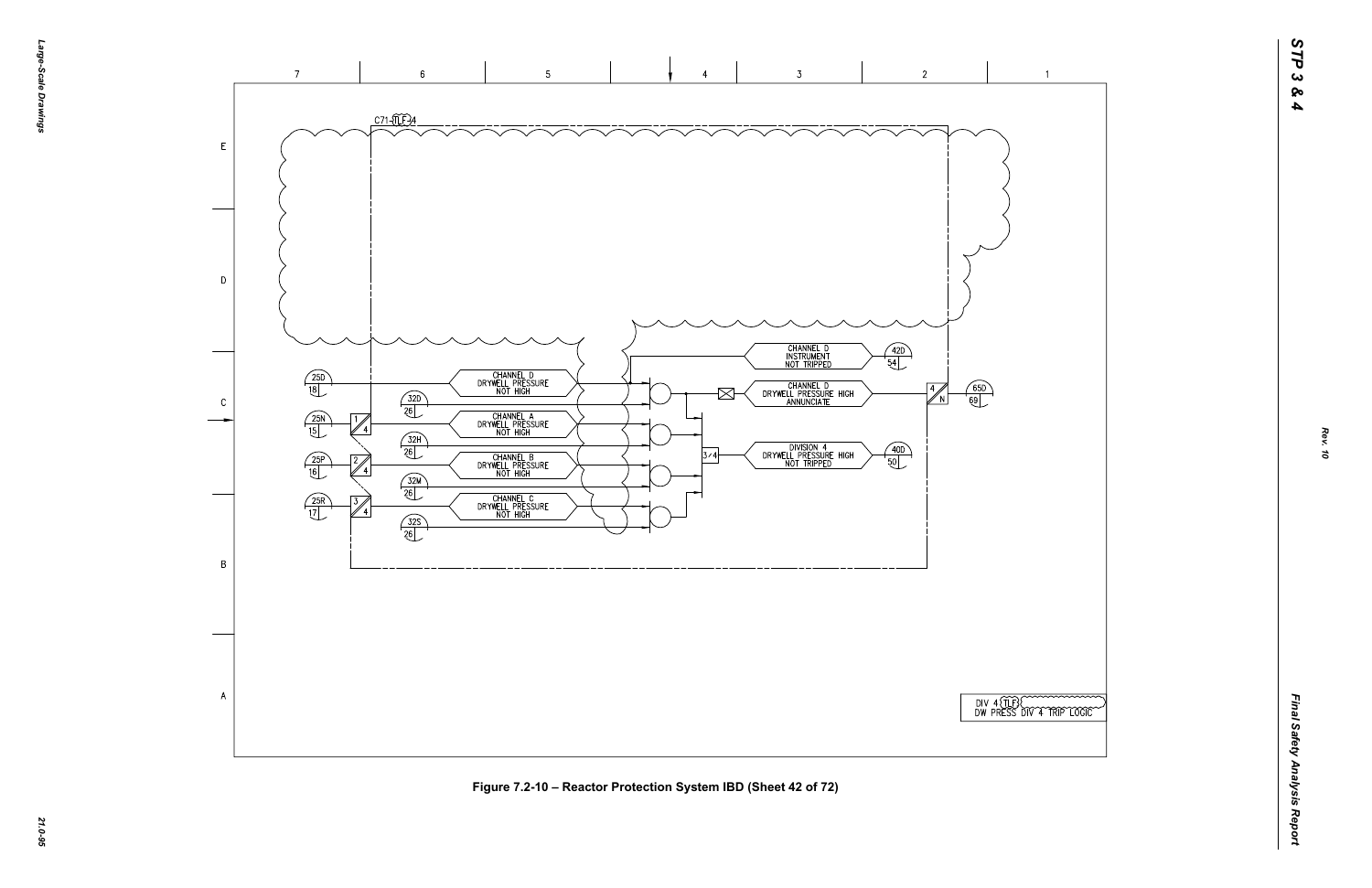

*21.0-96* **Figure 7.2-10 – Reactor Protection System IBD (Sheet 47 of 72)**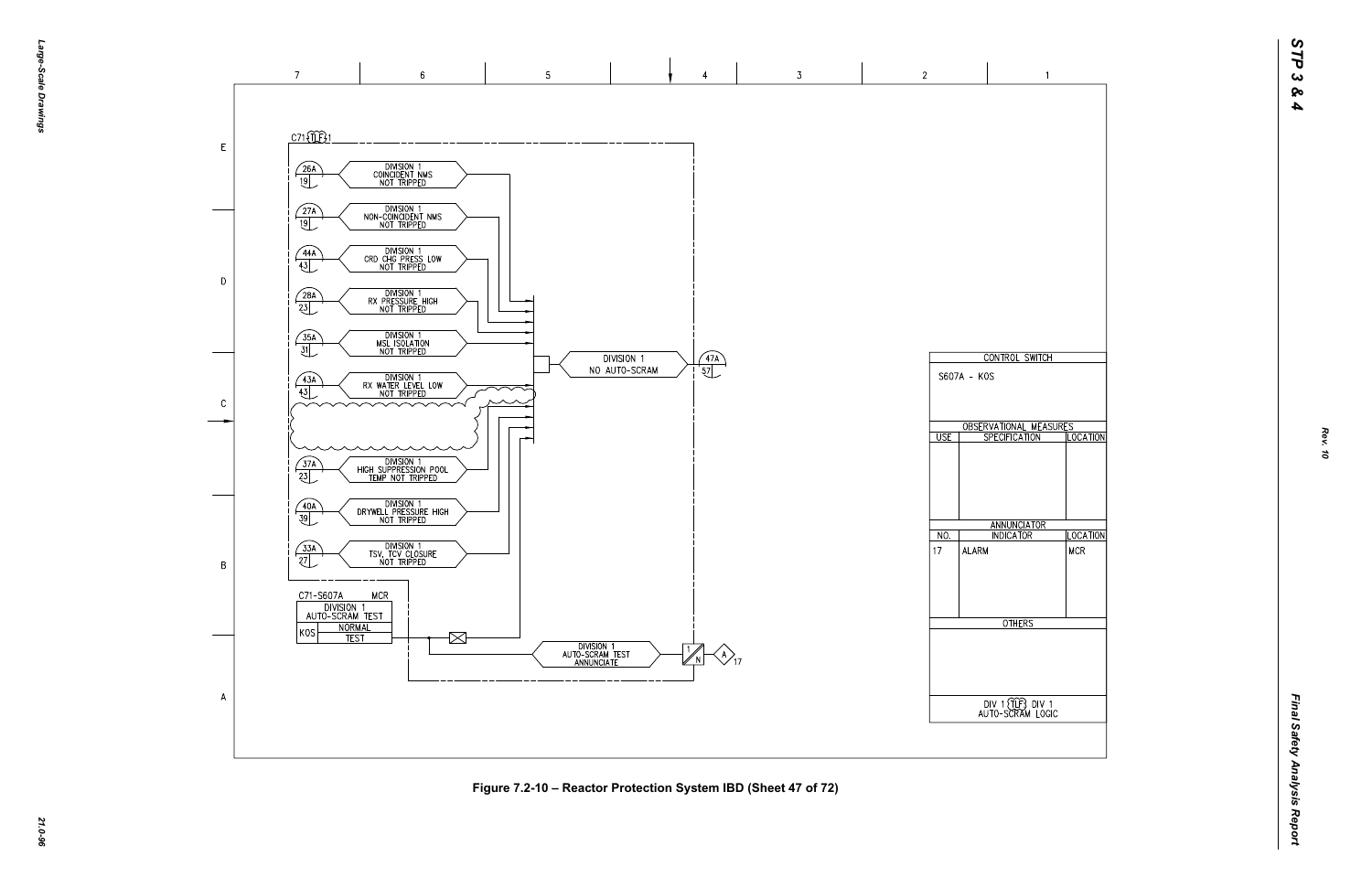

*21.0-97* **Figure 7.2-10 – Reactor Protection System IBD (Sheet 48 of 72)**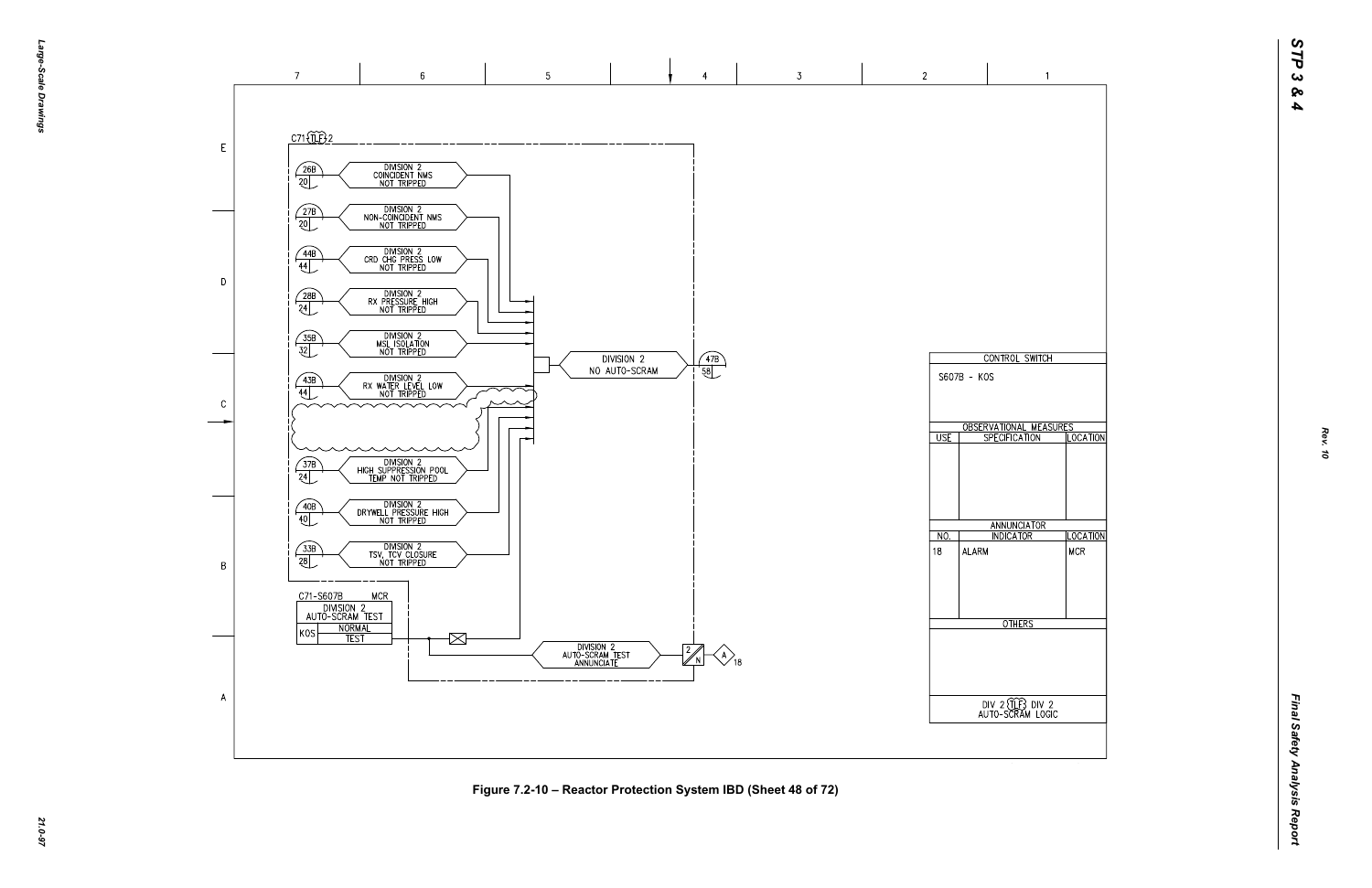

*21.0-98* **Figure 7.2-10 – Reactor Protection System IBD (Sheet 49 of 72)**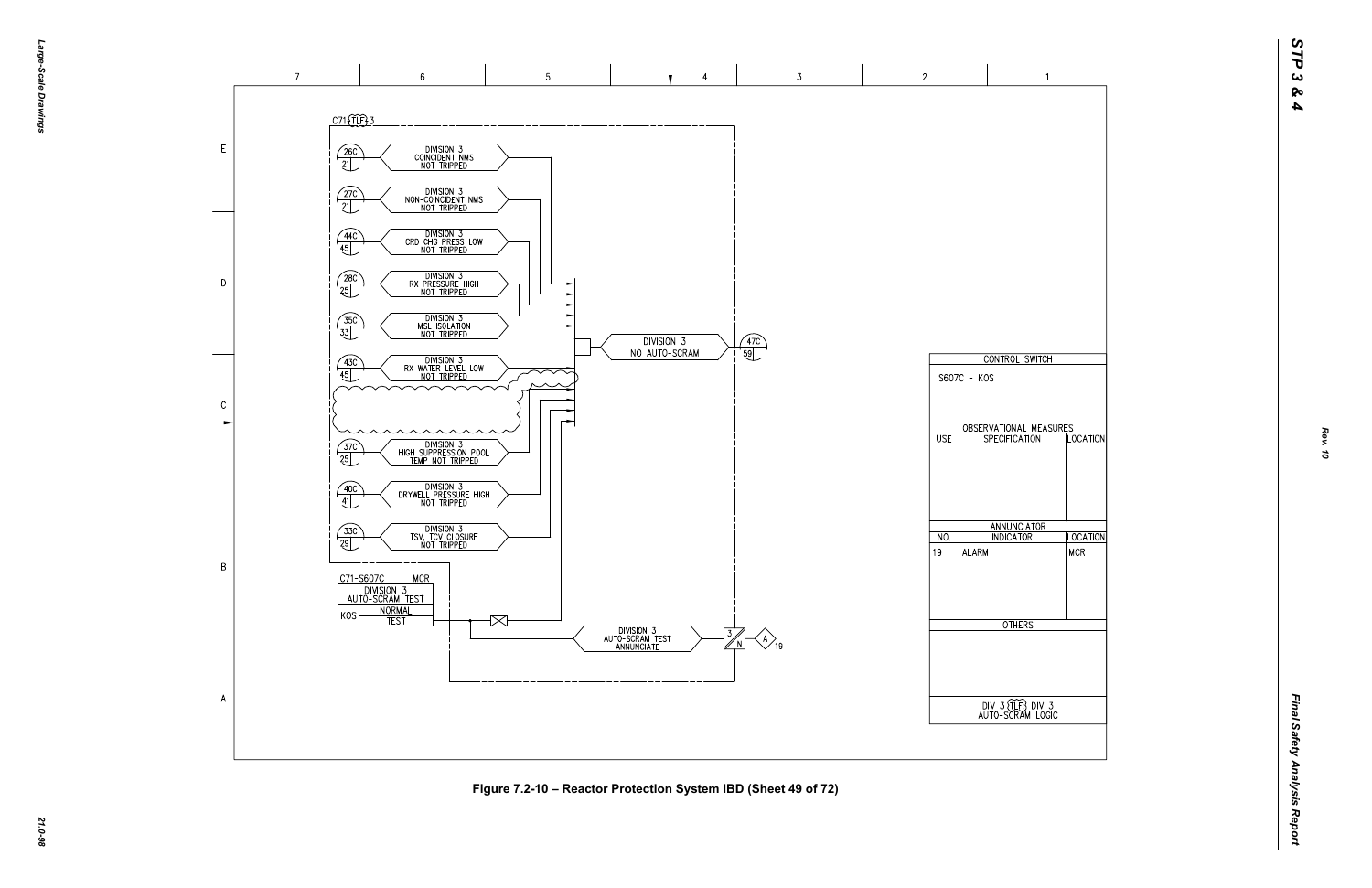

*21.0-99* **Figure 7.2-10 – Reactor Protection System IBD (Sheet 50 of 72)**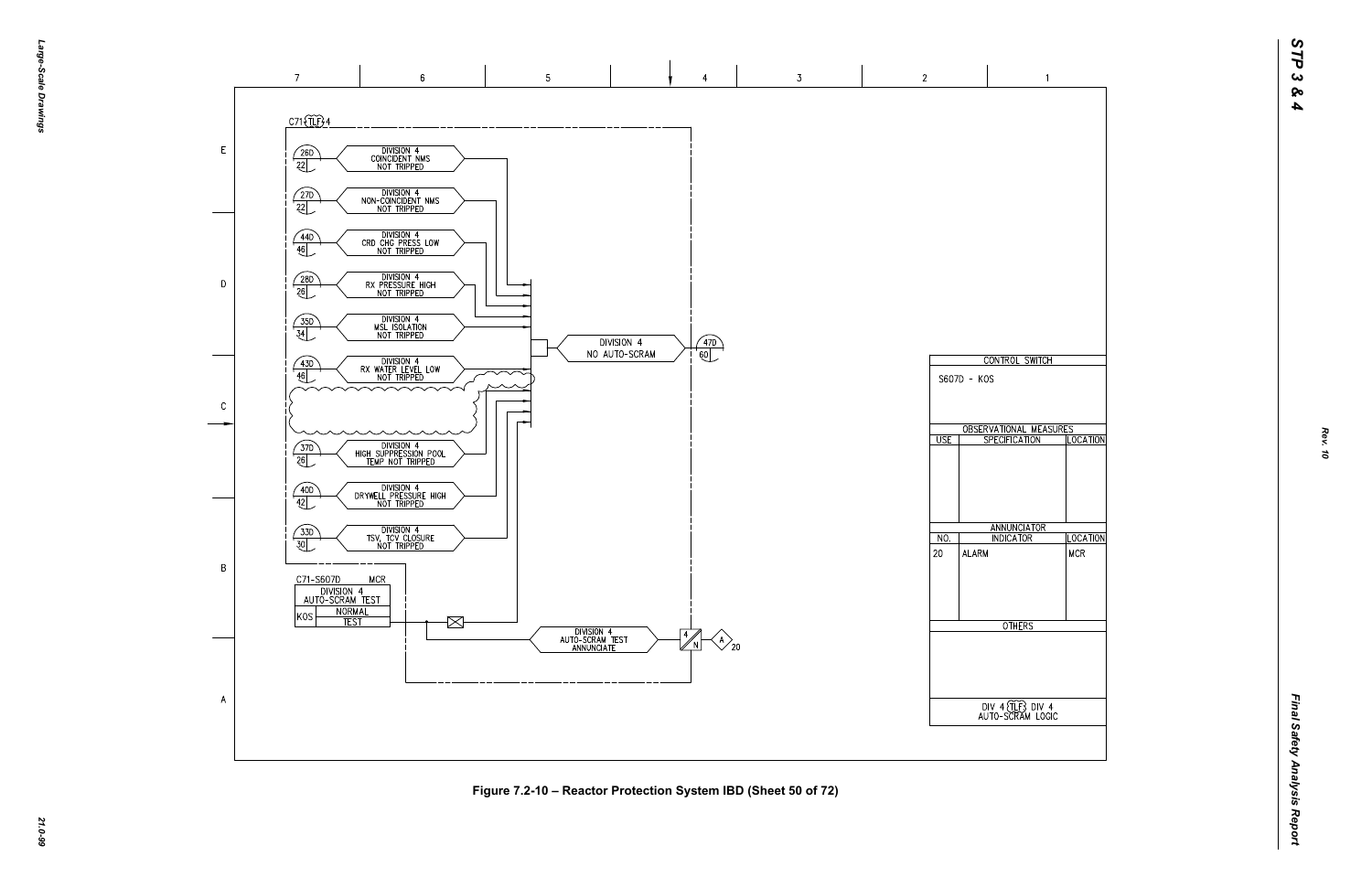



*21.0-100* **Figure 7.2-10 – Reactor Protection System IBD (Sheet 51 of 72)**

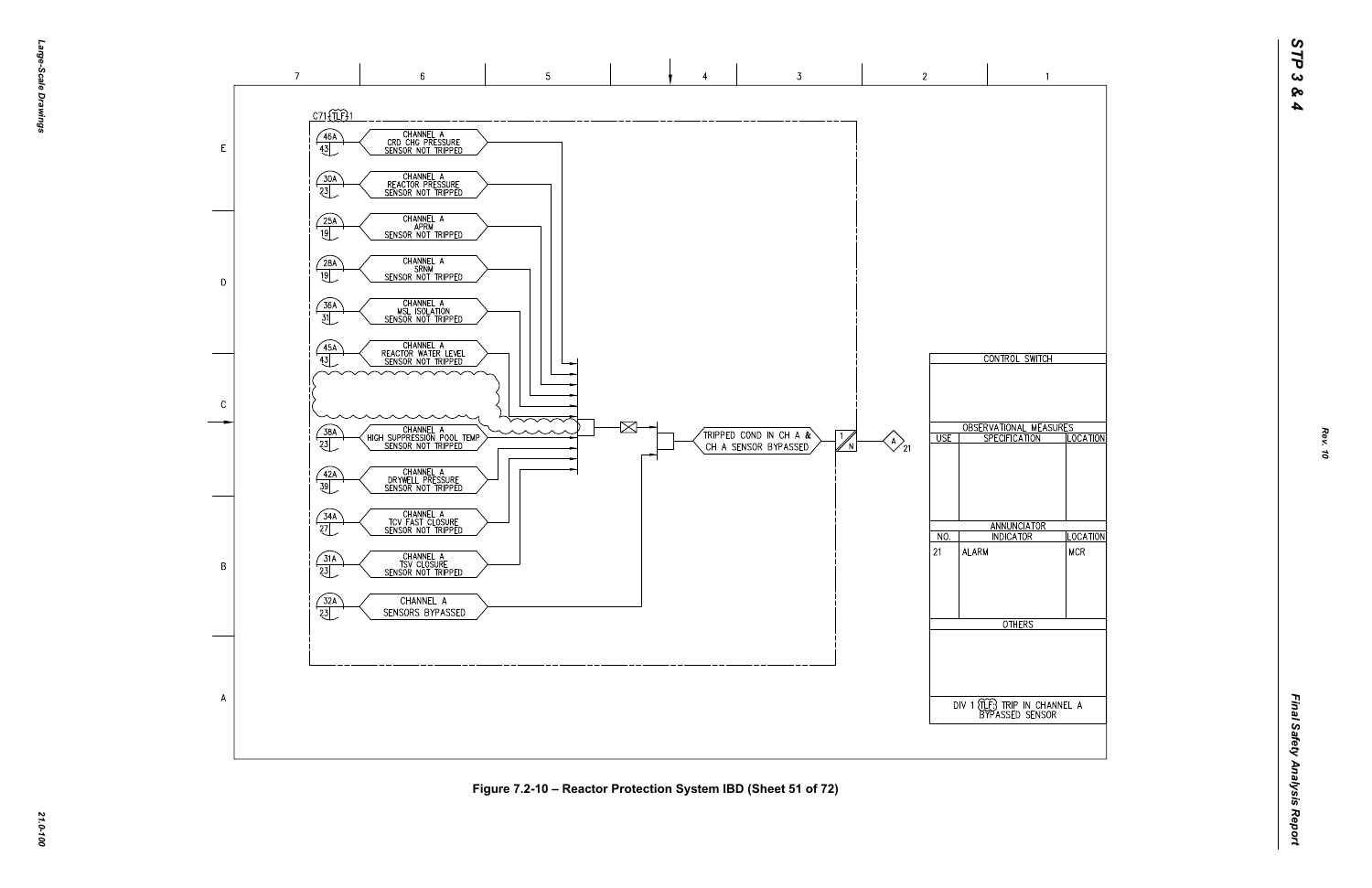

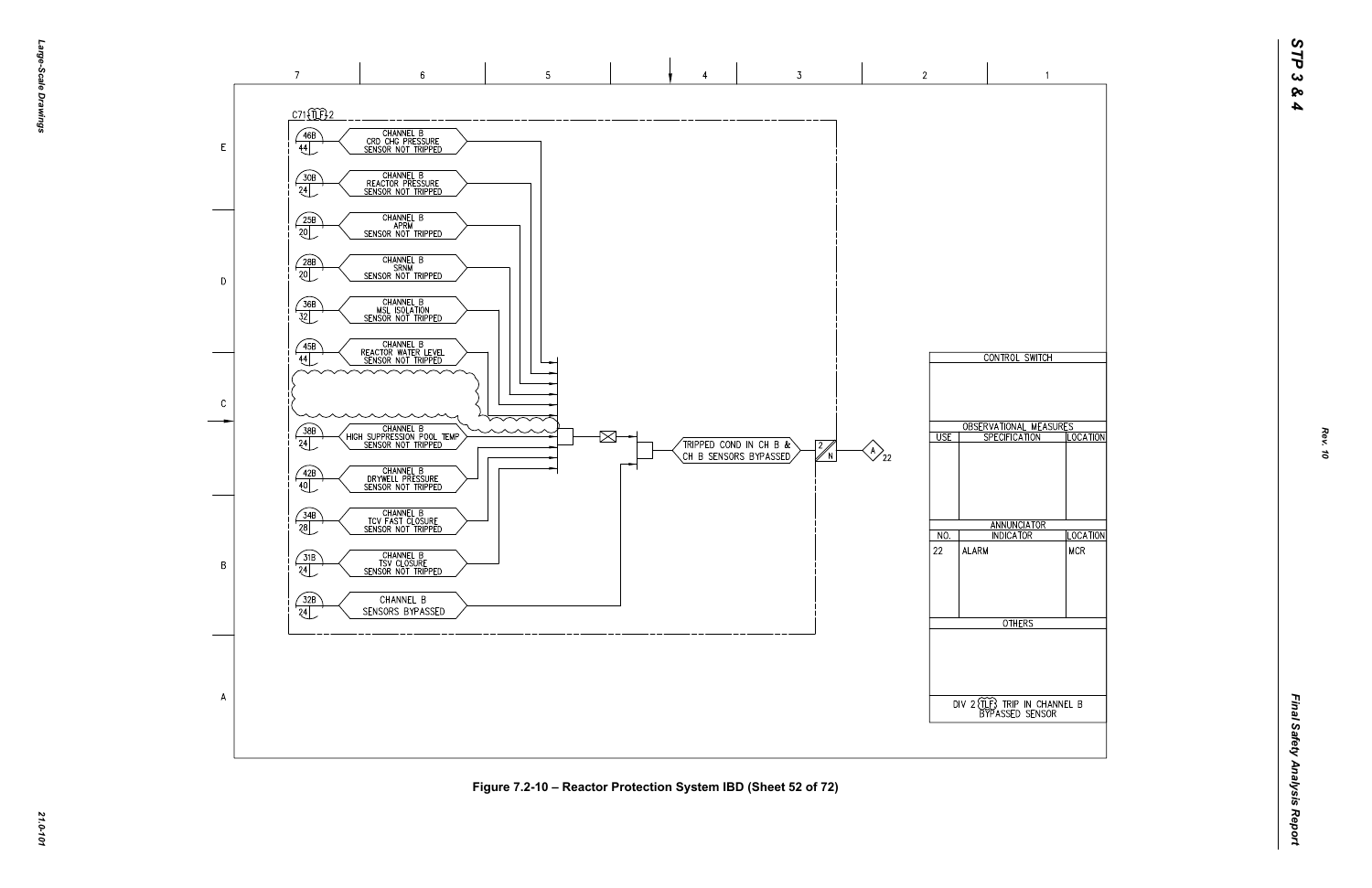

*21.0-102* **Figure 7.2-10 – Reactor Protection System IBD (Sheet 53 of 72)**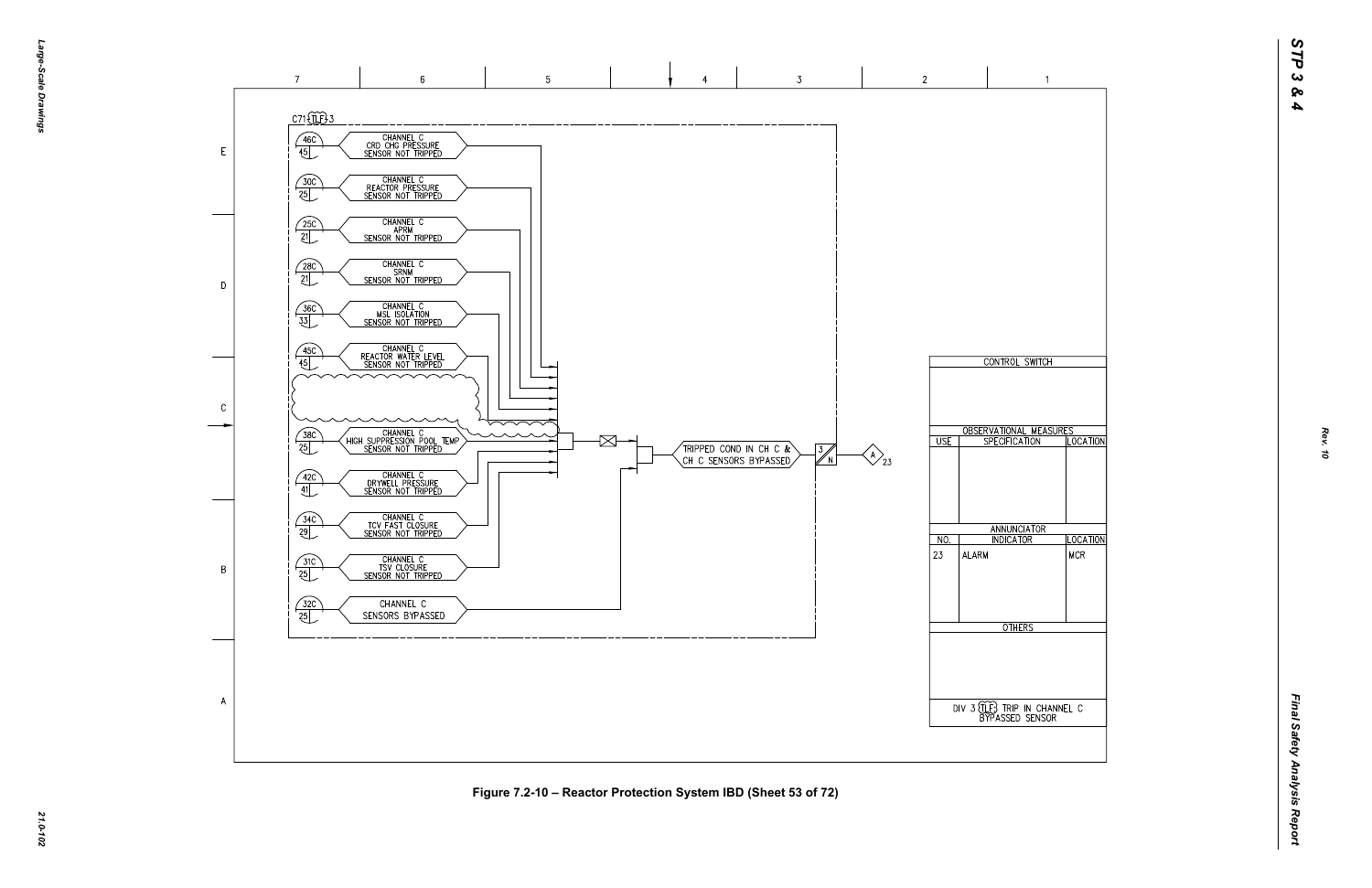

 $\overline{A}$ 

*21.0-103* **Figure 7.2-10 – Reactor Protection System IBD (Sheet 54 of 72)**



 $\overline{2}$ 

 $\overline{\cup}$  USE

 $NO.$ 

ALARM

 $|24\rangle$ 

 $\bigotimes_{24}$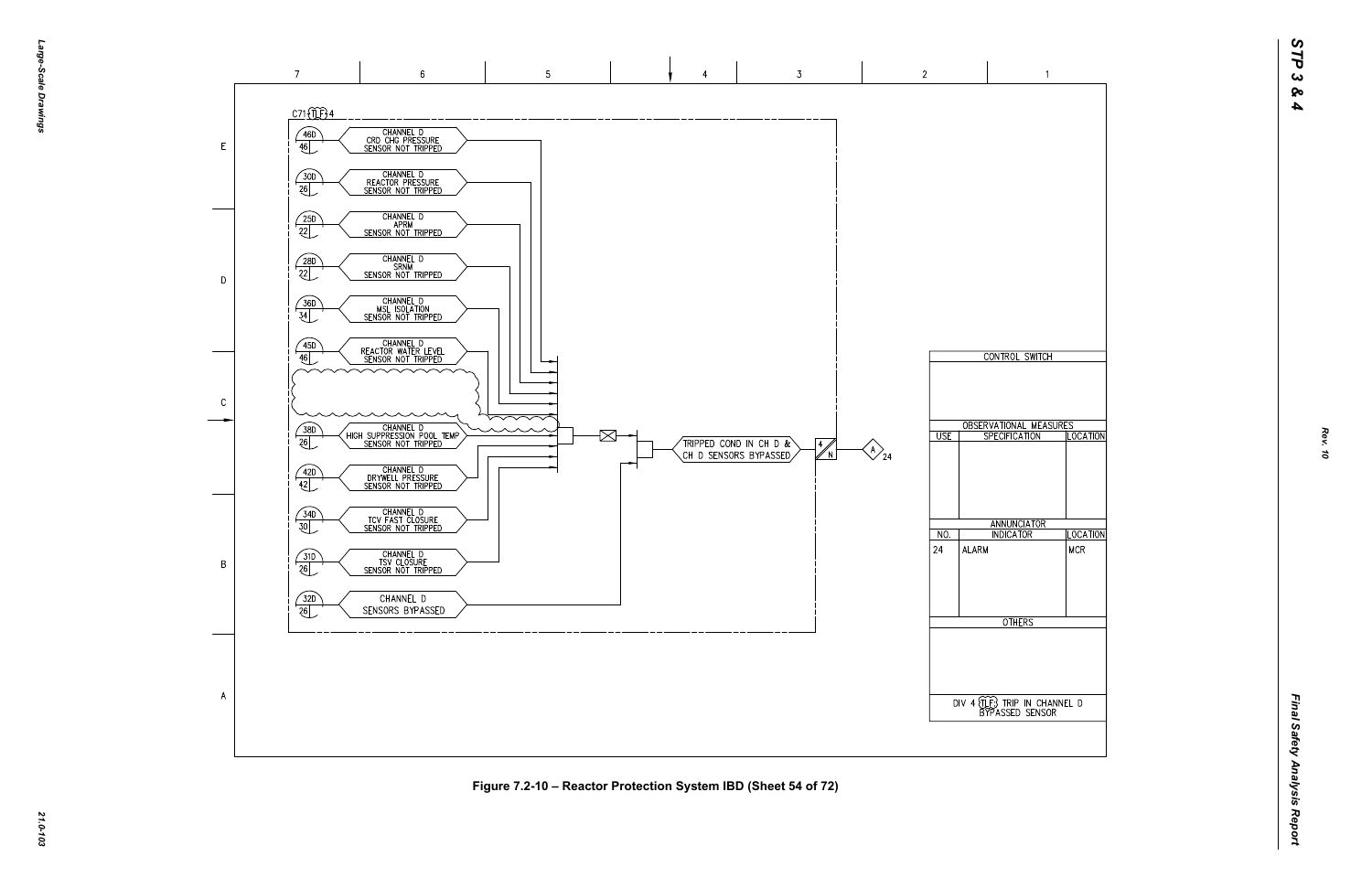

*21.0-104* **Figure 7.2-10 – Reactor Protection System IBD (Sheet 69 of 72)**